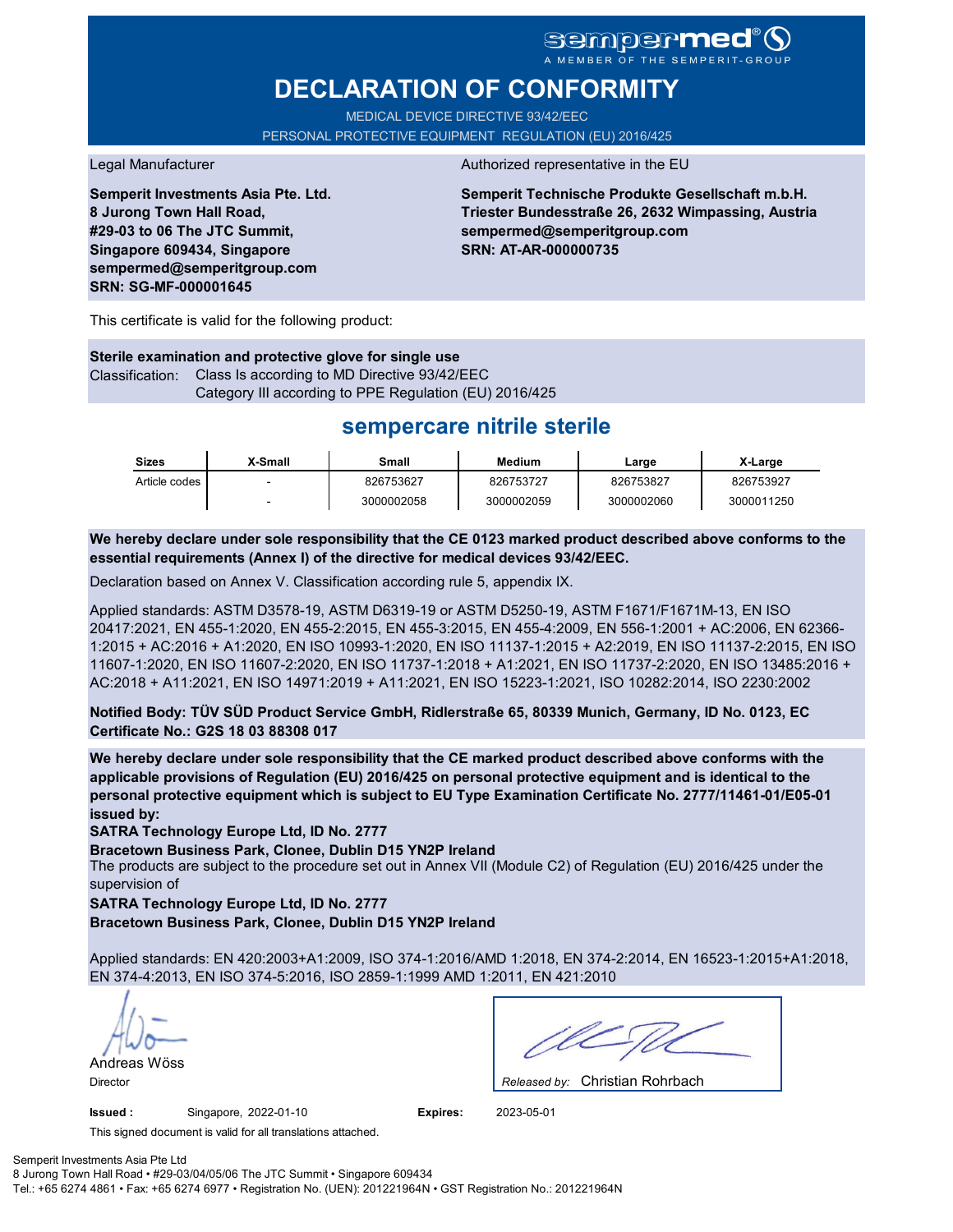# sempermed®9

# **KONFORMITÄTSERKLÄRUNG**

MEDIZINPRODUKTERICHTLINIE 93/42/EWG

VERORDNUNG (EU) 2016/425 FÜR PERSÖNLICHE SCHUTZAUSRÜSTUNG

**Semperit Investments Asia Pte. Ltd. 8 Jurong Town Hall Road, #29-03 to 06 The JTC Summit, Singapore 609434, Singapore sempermed@semperitgroup.com SRN: SG-MF-000001645**

#### Hersteller EU-Bevollmächtigter

**Semperit Technische Produkte Gesellschaft m.b.H. Triester Bundesstraße 26, 2632 Wimpassing, Austria sempermed@semperitgroup.com SRN: AT-AR-000000735**

Dieses Zertifikat ist gültig für die folgenden Produkte:

**Steriler Untersuchungs- und Schutzhandschuh für den Einmalgebrauch** Klassifizierung: Klasse Is gemäß Medizinprodukterichtlinie 93/42/EWG Kategorie III gemäß PSA Verordnung (EU) 2016/425

## **sempercare nitrile sterile**

| Größen        | X-Small | Small      | Medium     | Large      | X-Large    |
|---------------|---------|------------|------------|------------|------------|
| Artikelnummer |         | 826753627  | 826753727  | 826753827  | 826753927  |
|               |         | 3000002058 | 3000002059 | 3000002060 | 3000011250 |

**Wir bestätigen hiermit unter alleiniger Verantwortung, dass die CE 0123 gekennzeichneten Produkte mit den grundlegenden Anforderungen (Anhang I) der Medizinprodukterichtlinie 93/42/EWG übereinstimmen.**

Konformitätsbewertung gemäß Anhang V. Klassifizierung gemäß Regel 5, Anhang IX.

Angewandte Normen: ASTM D3577-19, ASTM F1671/F1671M-13, EN ISO 20417:2021, EN 455-1:2020, EN 455- 2:2015, EN 455-3:2015, EN 455-4:2009, EN 556-1:2001 + AC:2006, EN 62366-1:2015 + AC:2016 + A1:2020, EN ISO 10993-1:2020, EN ISO 11137-1:2015 + A2:2019, EN ISO 11137-2:2015, EN ISO 11607-1:2020, EN ISO 11607-2:2020, EN ISO 11737-1:2018 + A1:2021, EN ISO 11737-2:2020, EN ISO 13485:2016 + AC:2018 + A11:2021, EN ISO 14971:2019 + A11:2021, EN ISO 15223-1:2021, ISO 10282:2014, ISO 2230:2002

**Benannte Stelle: TÜV SÜD Product Service GmbH, Ridlerstraße 65, 80339 Munich, Germany, ID No. 0123, EC Certificate No.: G2S 18 03 88308 017**

**Wir bestätigen hiermit unter alleiniger Verantwortung, dass die oben genannten CE gekennzeichneten Produkte mit den maßgeblichen Bestimmungen der Verordnung (EU) 2016/425 für Persönliche Schutzausrüstung übereinstimmen und Gegenstand sind der EU-Baumusterprüfbescheinigung Nr. 2777/11461-01/E05-01 ausgestellt durch:**

**SATRA Technology Europe Ltd, ID No. 2777**

**Bracetown Business Park, Clonee, Dublin D15 YN2P Ireland**

Die Produkte sind Gegenstand der Verfahren gemäß Annex VII (Module C2) der Verordnung unter Aufsicht von **SATRA Technology Europe Ltd, ID No. 2777 Bracetown Business Park, Clonee, Dublin D15 YN2P Ireland**

Angewandte Normen: EN 420:2003+A1:2009, ISO 374-1:2016/AMD 1:2018, EN 374-2:2014, EN 16523- 1:2015+A1:2018, EN 374-4:2013, EN ISO 374-5:2016, ISO 2859-1:1999 AMD 1:2011, EN 421:2010

**Ausgestellt am:** 2023-05-01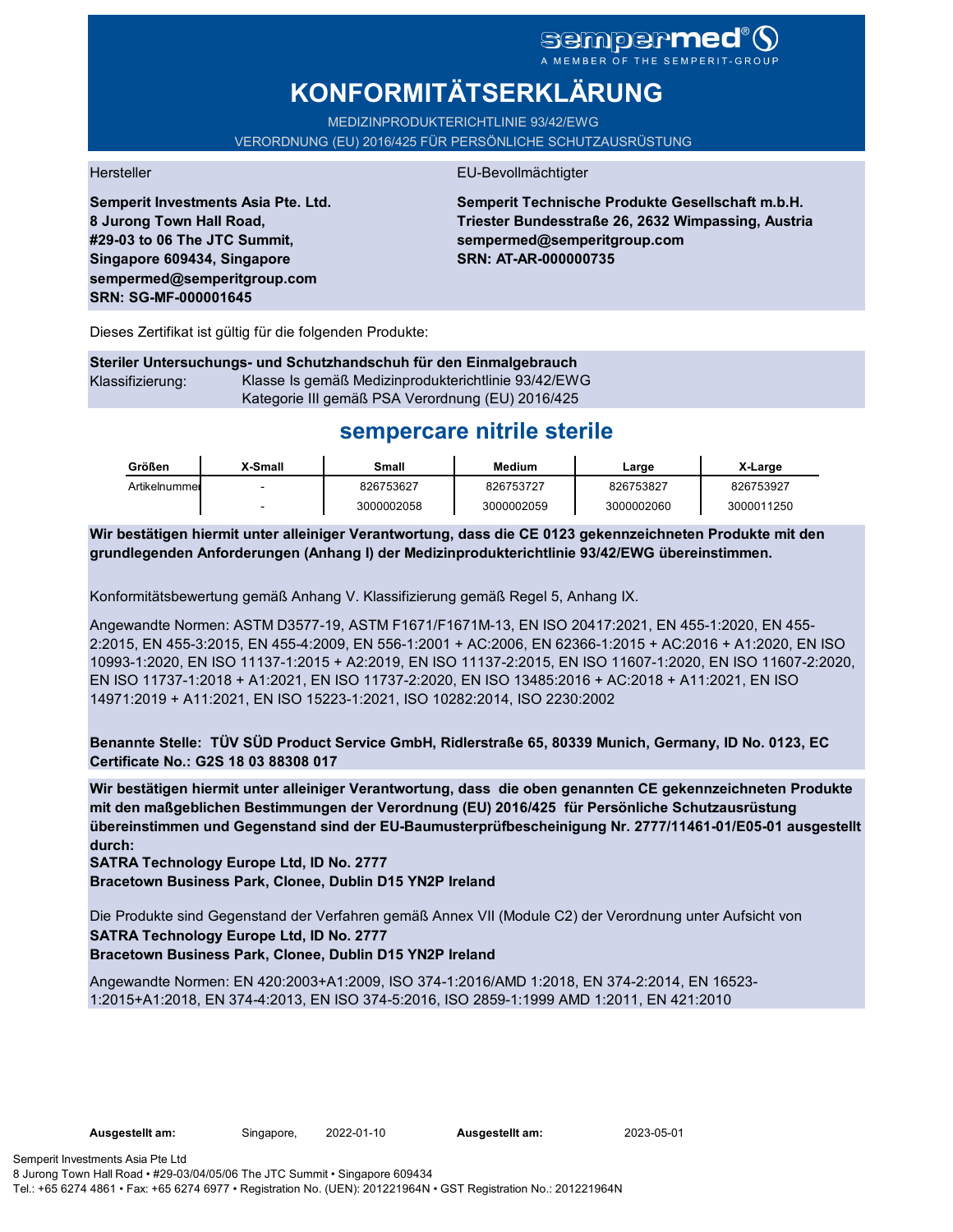## sempermed<sup>®</sup> Q A MEMBER OF THE SEMPERIT-GROUP

**DÉCLARATION DE CONFORMITÉ**

DIRECTIVE SUR LES DISPOSITIFS MÉDICAUX 93/42/CEE RÈGLEMENT (UE) 2016/425 POUR L'ÉQUIPEMENT DE PROTECTION INDIVIDUELLE

### Fabricant **Représentant UE**

**Semperit Technische Produkte Gesellschaft m.b.H. Triester Bundesstraße 26, 2632 Wimpassing, Austria sempermed@semperitgroup.com SRN: AT-AR-000000735**

**#29-03 to 06 The JTC Summit, Singapore 609434, Singapore sempermed@semperitgroup.com SRN: SG-MF-000001645**

**Semperit Investments Asia Pte. Ltd.**

**8 Jurong Town Hall Road,** 

Ce certificat est valable pour les produits suivants :

#### **Gant d'examen et de protection stérile à usage unique** Classification : Classe Is selon la directive pour dispositifs médicaux 93/42/EEC Catégorie III selon la directive EPI (UE) 2016/425

## **sempercare nitrile sterile**

| Tailles       | X-Small | Small      | Medium     | Large      | X-Large    |
|---------------|---------|------------|------------|------------|------------|
| Numéros d'art |         | 826753627  | 826753727  | 826753827  | 826753927  |
|               | -       | 3000002058 | 3000002059 | 3000002060 | 3000011250 |

**Par la présente, nous déclarons sous notre propre responsabilité que les produits portant le symbole CE 0123 sont conformes aux exigences essentielles (Annexe I) de la directive sur les dispositifs médicaux 93/42/CEE.**

Évaluation de la conformité selon l'annexe V. Classification selon la règle 5, annexe IX.

Normes appliquées : ASTM D3577-19, ASTM F1671/F1671M-13, EN ISO 20417:2021, EN 455-1:2020, EN 455-2:2015, EN 455-3:2015, EN 455-4:2009, EN 556-1:2001 + AC:2006, EN 62366-1:2015 + AC:2016 + A1:2020, EN ISO 10993- 1:2020, EN ISO 11137-1:2015 + A2:2019, EN ISO 11137-2:2015, EN ISO 11607-1:2020, EN ISO 11607-2:2020, EN ISO 11737-1:2018 + A1:2021, EN ISO 11737-2:2020, EN ISO 13485:2016 + AC:2018 + A11:2021, EN ISO 14971:2019 + A11:2021, EN ISO 15223-1:2021, ISO 10282:2014, ISO 2230:2002

**Organisme notifié : TÜV SÜD Product Service GmbH, Ridlerstraße 65, 80339 Munich, Germany, ID No. 0123, EC Certificate No.: G2S 18 03 88308 017**

**Par la présente, nous déclarons sous notre propre responsabilité que les produits portant le symbole CE mentionnés ci-dessus sont conformes aux dispositions essentielles de la directive (UE) 2016/425 concernant l'équipement de protection individuelle sont identiques à l'équipement de protection individuelle faisant l'objet du certificat d'examen de type UE numéro 2777/11461-01/E05-01 délivré par:**

**SATRA Technology Europe Ltd, ID No. 2777 Bracetown Business Park, Clonee, Dublin D15 YN2P Ireland**

Les produits sont soumis aux procédures visées dans l'annexe VII (Module C2) de la directive sous la surveillance de **SATRA Technology Europe Ltd, ID No. 2777**

**Bracetown Business Park, Clonee, Dublin D15 YN2P Ireland**

Normes appliquées : EN 420:2003+A1:2009, ISO 374-1:2016/AMD 1:2018, EN 374-2:2014, EN 16523-1:2015+A1:2018, EN 374-4:2013, EN ISO 374-5:2016, ISO 2859-1:1999 AMD 1:2011, EN 421:2010

**Délivré le :** Singapore, **Valable jusqu'au :** 2022-01-10 2023-05-01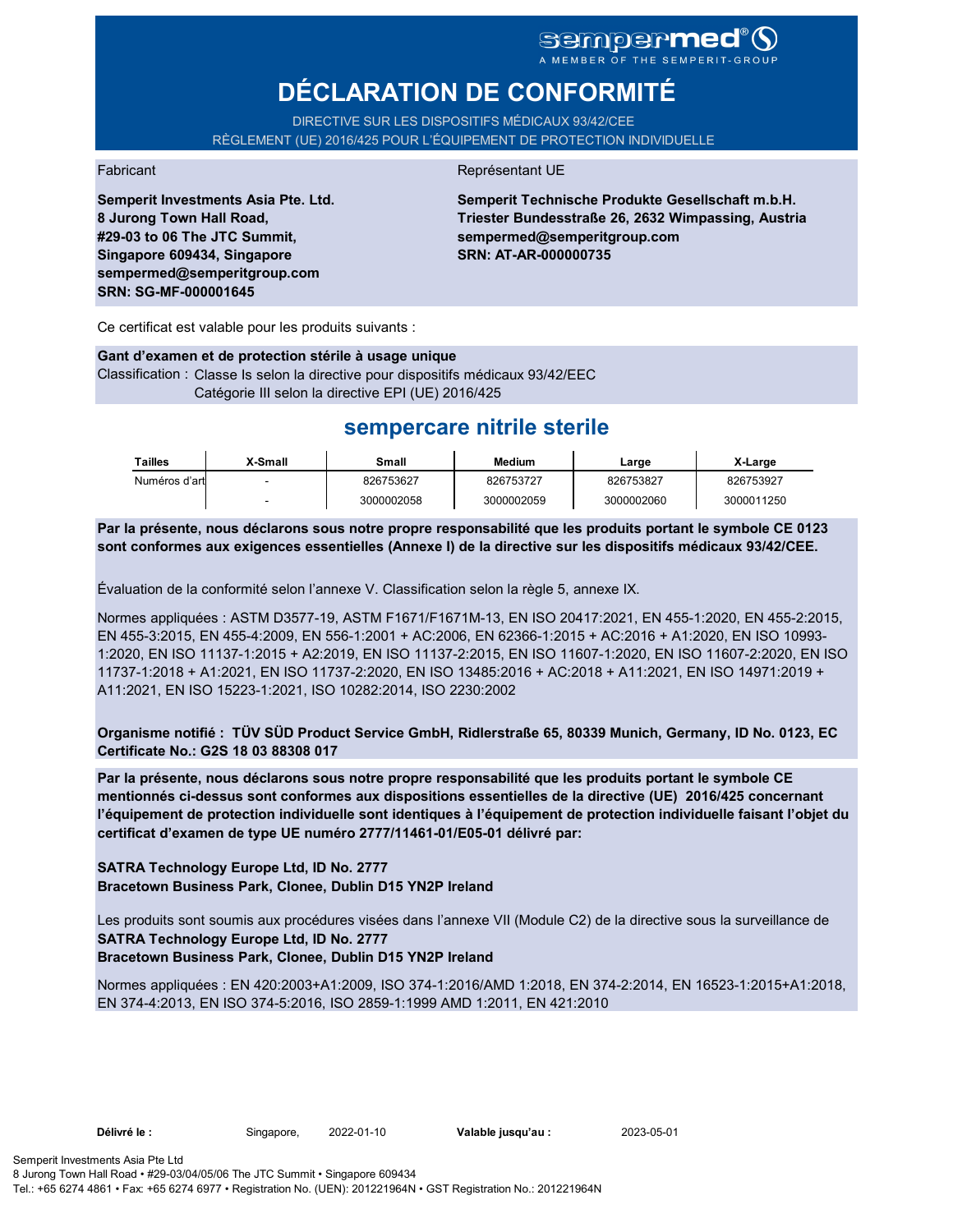# SOMPOPMED<sup>®</sup>O

# **DICHIARAZIONE DI CONFORMITÀ**

DIRETTIVA SUL DISPOSITIVO MEDICO 93/42 / CEE

REGOLAMENTO (UE) 2016/425 DELL'APPARECCHIATURA DI PROTEZIONE INDIVIDUALE

#### Produttore **Rappresentante autorizzato nell'UE**

**Semperit Investments Asia Pte. Ltd. 8 Jurong Town Hall Road, #29-03 to 06 The JTC Summit, Singapore 609434, Singapore sempermed@semperitgroup.com SRN: SG-MF-000001645**

**Semperit Technische Produkte Gesellschaft m.b.H. Triester Bundesstraße 26, 2632 Wimpassing, Austria sempermed@semperitgroup.com SRN: AT-AR-000000735**

Questo certificato è valido per il seguente prodotto:

#### **Guanto da esame monouso sterile**

Clasificazione: Classe Is secondo la direttiva MD 93/42 / CEE Categoria III secondo il regolamento (UE) 2016/425 del PPE

## **sempercare nitrile sterile**

| Misure          | X-Small | Small      | Medium     | Large      | X-Large    |
|-----------------|---------|------------|------------|------------|------------|
| Codici articolo |         | 826753627  | 826753727  | 826753827  | 826753927  |
| Codici articolo |         | 3000002058 | 3000002059 | 3000002060 | 3000011250 |

**Con la presente, dichiariamo sotto la nostra esclusiva responsabilità che il prodotto con marchio CE 0123 sopra descritto soddisfa i requisiti essenziali (allegato I) della direttiva sui dispositivi medici 93/42 / CEE.**

La valutazione della conformità si basa sull'allegato V. Classificazione secondo la regola 5, appendice IX.

Norme applicate: ASTM D3577-19, ASTM F1671/F1671M-13, EN ISO 20417:2021, EN 455-1:2020, EN 455-2:2015, EN 455-3:2015, EN 455-4:2009, EN 556-1:2001 + AC:2006, EN 62366-1:2015 + AC:2016 + A1:2020, EN ISO 10993- 1:2020, EN ISO 11137-1:2015 + A2:2019, EN ISO 11137-2:2015, EN ISO 11607-1:2020, EN ISO 11607-2:2020, EN ISO 11737-1:2018 + A1:2021, EN ISO 11737-2:2020, EN ISO 13485:2016 + AC:2018 + A11:2021, EN ISO 14971:2019 + A11:2021, EN ISO 15223-1:2021, ISO 10282:2014, ISO 2230:2002

**Organismo notificato: TÜV SÜD Product Service GmbH, Ridlerstraße 65, 80339 Munich, Germany, ID No. 0123, EC Certificate No.: G2S 18 03 88308 017**

**Con la presente, dichiariamo sotto la nostra esclusiva responsabilità che il prodotto con marchio CE sopra descritto è conforme alle disposizioni applicabili del Regolamento (UE) 2016/425 sui dispositivi di protezione individuale ed è identico al dispositivo di protezione personale che è soggetto al Certificato di Esame di Tipo UE n. 2777/11461-01/E05-01 rilasciato da:**

**SATRA Technology Europe Ltd, ID No. 2777**

**Bracetown Business Park, Clonee, Dublin D15 YN2P Ireland**

ed è soggetto alla procedura di cui all'allegato VII (modulo C2) del regolamento (UE) 2016/425 sotto il controllo di

### **SATRA Technology Europe Ltd, ID No. 2777**

### **Bracetown Business Park, Clonee, Dublin D15 YN2P Ireland**

Norme applicate: EN 420:2003+A1:2009, ISO 374-1:2016/AMD 1:2018, EN 374-2:2014, EN 16523-1:2015+A1:2018, EN 374-4:2013, EN ISO 374-5:2016, ISO 2859-1:1999 AMD 1:2011, EN 421:2010

2023-05-01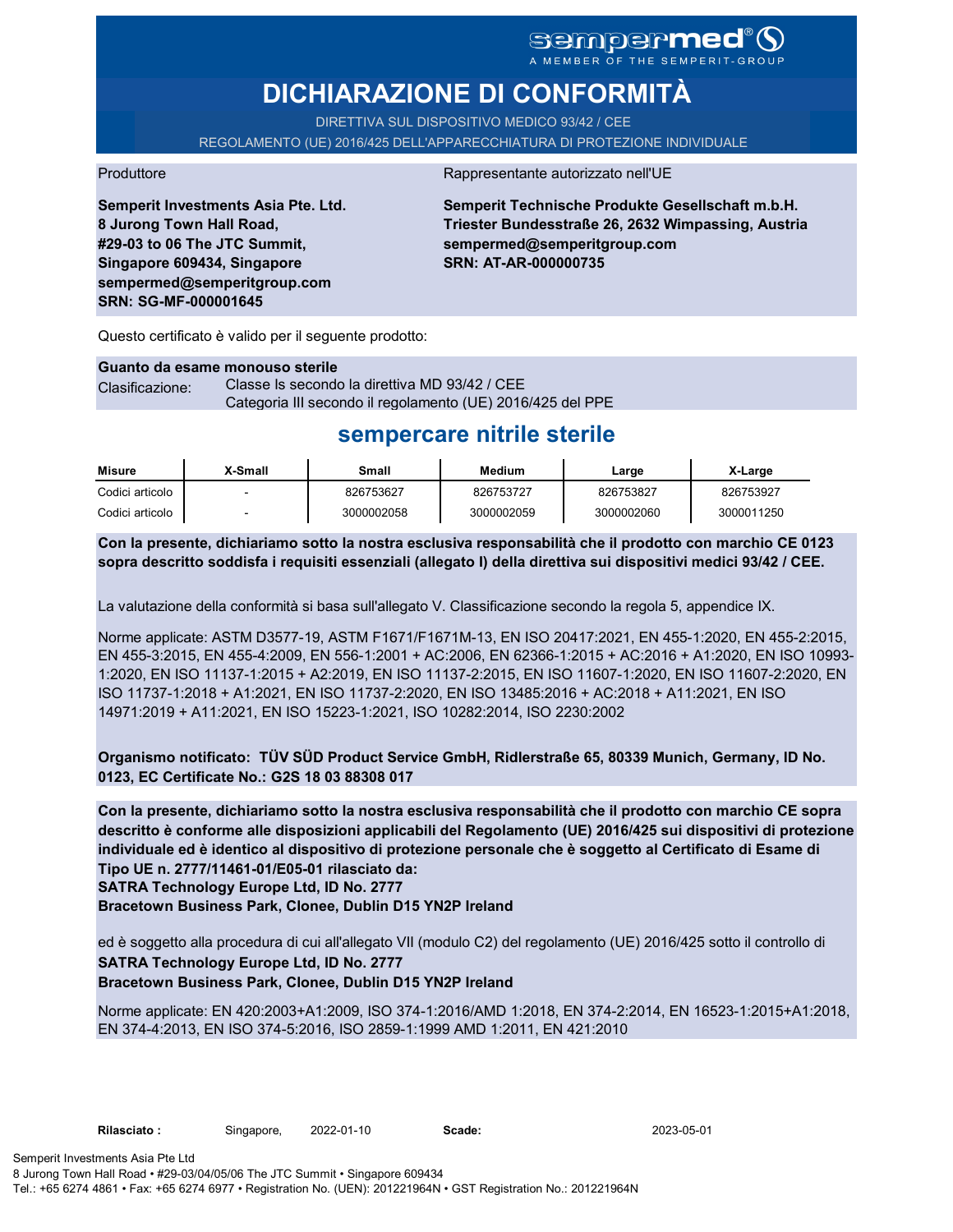### sempermed®§ A MEMBER OF THE SEMPERIT-GROUP

# **CONFORMITEITSVERKLARING**

RICHTLIJN MEDISCHE PRODUCTEN 93/42 / FEG

VERORDENING (EU) 2016/425 BETREFFENDE PERSOONLIJKE BESCHERMENDE UITRUSTING

#### Fabrikant Gemachtigde EU

**Semperit Investments Asia Pte. Ltd. 8 Jurong Town Hall Road, #29-03 to 06 The JTC Summit, Singapore 609434, Singapore sempermed@semperitgroup.com SRN: SG-MF-000001645**

**Semperit Technische Produkte Gesellschaft m.b.H. Triester Bundesstraße 26, 2632 Wimpassing, Austria sempermed@semperitgroup.com SRN: AT-AR-000000735**

Dit certificaat is geldig voor de volgende producten:

**Steriele onderzoeks- en beschermende handschoenen voor eenmalig gebruik** Classificatie: De klasse Is volgens Richtlijn 93/42 / EEG betreffende medische hulpmiddelen Categorie III volgens PBM-verordening (EU) 2016/425

## **sempercare nitrile sterile**

| Maten          | X-Small | Small      | Medium     | Large      | X-Large    |
|----------------|---------|------------|------------|------------|------------|
| Artikelnummers |         | 826753627  | 826753727  | 826753827  | 826753927  |
| Artikelnummers |         | 3000002058 | 3000002059 | 3000002060 | 3000011250 |

**Wij verklaren hierbij onder uitsluitende verantwoordelijkheid, dat de CE 0123-gemarkeerde producten voldoen aan de essentiële vereisten (Bijlage I) van de Richtlijn Medische Hulpmiddelen 93/42 / EEG.**

Conformiteitsbeoordeling overeenkomstig bijlage V. Classificatie volgens regel 5, bijlage IX.

Toegepaste normen: ASTM D3577-19, ASTM F1671/F1671M-13, EN ISO 20417:2021, EN 455-1:2020, EN 455- 2:2015, EN 455-3:2015, EN 455-4:2009, EN 556-1:2001 + AC:2006, EN 62366-1:2015 + AC:2016 + A1:2020, EN ISO 10993-1:2020, EN ISO 11137-1:2015 + A2:2019, EN ISO 11137-2:2015, EN ISO 11607-1:2020, EN ISO 11607- 2:2020, EN ISO 11737-1:2018 + A1:2021, EN ISO 11737-2:2020, EN ISO 13485:2016 + AC:2018 + A11:2021, EN ISO 14971:2019 + A11:2021, EN ISO 15223-1:2021, ISO 10282:2014, ISO 2230:2002

**Aangewezen instantie: TÜV SÜD Product Service GmbH, Ridlerstraße 65, 80339 Munich, Germany, ID No. 0123, EC Certificate No.: G2S 18 03 88308 017**

**Hierbij verklaren wij onder uitsluitende verantwoordelijkheid, dat de bovengenoemde CE-gemarkeerde producten voldoen aan de relevante bepalingen van de Verordening (EU) 2016/425 over persoonlijke beschermingsmiddelen en het onderworpen zijn aan het certificaat van EU-typeonderzoek nr.2777/11461- 01/E05-01 uitgegeven door:**

**SATRA Technology Europe Ltd, ID No. 2777**

**Bracetown Business Park, Clonee, Dublin D15 YN2P Ireland**

De producten vallen onder de procedures van bijlage VII (module C2) van de verordening onder toezicht van **SATRA Technology Europe Ltd, ID No. 2777 Bracetown Business Park, Clonee, Dublin D15 YN2P Ireland**

Toegepaste normen: EN 420:2003+A1:2009, ISO 374-1:2016/AMD 1:2018, EN 374-2:2014, EN 16523- 1:2015+A1:2018, EN 374-4:2013, EN ISO 374-5:2016, ISO 2859-1:1999 AMD 1:2011, EN 421:2010

Geldig tot: 2023-05-01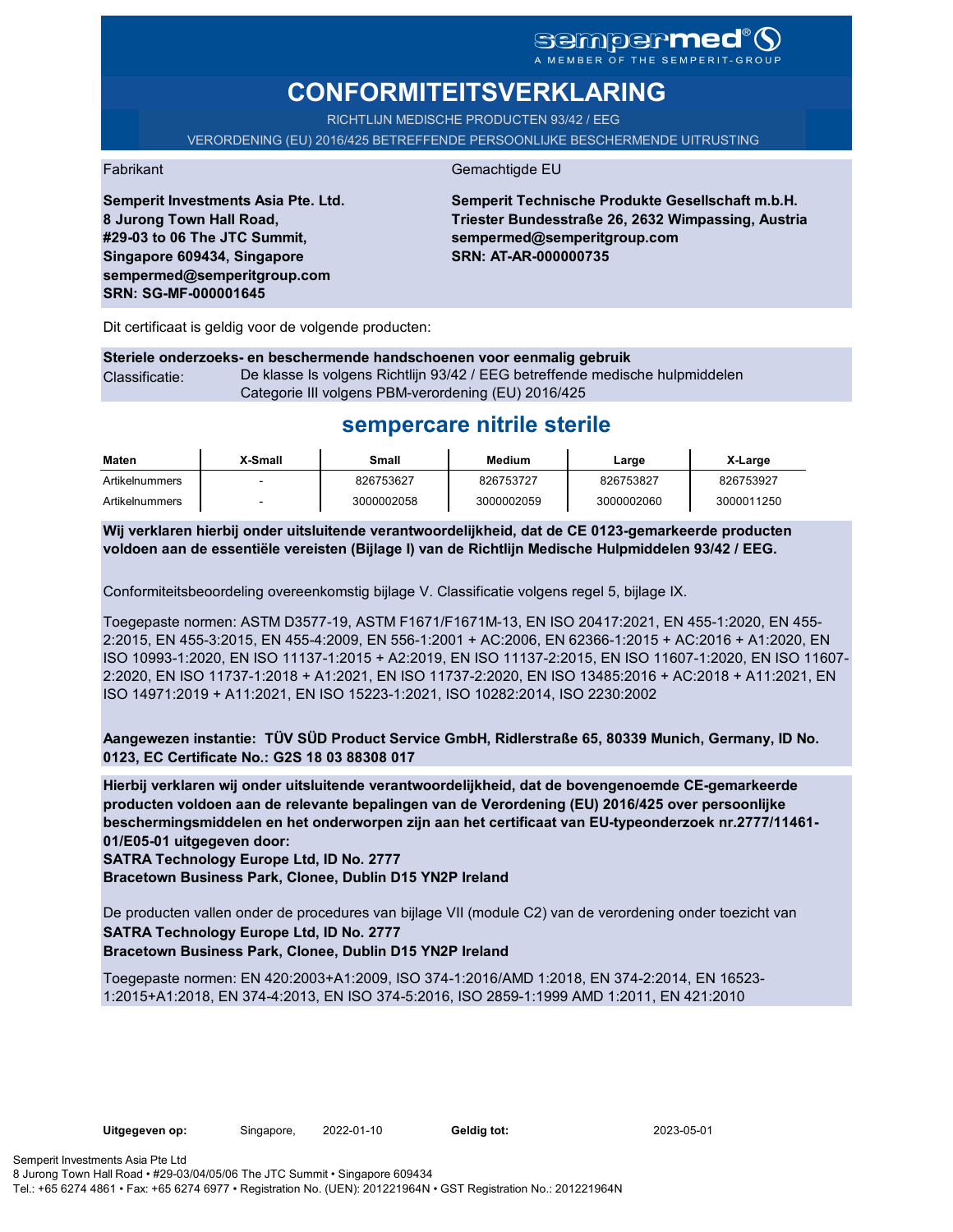# sempermed®9

# **DECLARACIÓN DE CONFORMIDAD**

DIRECTIVA DE PRODUCTOS MEDICINALES 93/42/EWG ORDENANZA (EU) 2016/425 PARA EQUIPAMIENTOS PERSONALES

**Semperit Investments Asia Pte. Ltd. 8 Jurong Town Hall Road, #29-03 to 06 The JTC Summit, Singapore 609434, Singapore sempermed@semperitgroup.com SRN: SG-MF-000001645**

#### Fabricante Representante de la UE

**Semperit Technische Produkte Gesellschaft m.b.H. Triester Bundesstraße 26, 2632 Wimpassing, Austria sempermed@semperitgroup.com SRN: AT-AR-000000735**

El presente certificado es válido para los siguientes productos:

|                | Guante estéril de exploración y protección para un solo uso    |
|----------------|----------------------------------------------------------------|
| Clasificación: | Clase Is según la Directiva de Productos Medicinales 93/42/EEC |
|                | Categoría III según el Reglamento EPI (EU) 2016/425            |

## **sempercare nitrile sterile**

| Tamaños               | X-Small                  | Small      | <b>Medium</b> | Large      | X-Large    |
|-----------------------|--------------------------|------------|---------------|------------|------------|
| Número de<br>artículo | -                        | 826753627  | 826753727     | 826753827  | 826753927  |
| Número de artículo    | $\overline{\phantom{0}}$ | 3000002058 | 3000002059    | 3000002060 | 3000011250 |

**Por la presente confirmamos bajo nuestra exclusiva responsabilidad que los productos con marcado CE 0123 cumplen con los requisitos esenciales (Anexo I) de la Directiva 93/42/CEE sobre productos sanitarios.**

Evaluación de la conformidad según el anexo V. Clasificación según el anexo IX de la regla 5.

Normas aplicadas: ASTM D3577-19, ASTM F1671/F1671M-13, EN ISO 20417:2021, EN 455-1:2020, EN 455-2:2015, EN 455-3:2015, EN 455-4:2009, EN 556-1:2001 + AC:2006, EN 62366-1:2015 + AC:2016 + A1:2020, EN ISO 10993- 1:2020, EN ISO 11137-1:2015 + A2:2019, EN ISO 11137-2:2015, EN ISO 11607-1:2020, EN ISO 11607-2:2020, EN ISO 11737-1:2018 + A1:2021, EN ISO 11737-2:2020, EN ISO 13485:2016 + AC:2018 + A11:2021, EN ISO 14971:2019 + A11:2021, EN ISO 15223-1:2021, ISO 10282:2014, ISO 2230:2002

**Organismo notificado: TÜV SÜD Product Service GmbH, Ridlerstraße 65, 80339 Munich, Germany, ID No. 0123, EC Certificate No.: G2S 18 03 88308 017**

**Por la presente confirmamos, bajo nuestra exclusiva responsabilidad, que los productos arriba mencionados con la marca CE cumplen con las disposiciones pertinentes del Reglamento (UE) 2016/425 para equipos de protección personal y están sujetos al Certificado de examen de tipo nº. 2777/11461-01/E05-01 expedido por:**

**SATRA Technology Europe Ltd, ID No. 2777**

**Bracetown Business Park, Clonee, Dublin D15 YN2P Ireland**

Los productos están sujetos a los procedimientos establecidos en el anexo VII (módulo C2) del Reglamento bajo la supervisión de

#### **SATRA Technology Europe Ltd, ID No. 2777**

**Bracetown Business Park, Clonee, Dublin D15 YN2P Ireland**

Normas aplicadas: EN 420:2003+A1:2009, ISO 374-1:2016/AMD 1:2018, EN 374-2:2014, EN 16523- 1:2015+A1:2018, EN 374-4:2013, EN ISO 374-5:2016, ISO 2859-1:1999 AMD 1:2011, EN 421:2010

Válido hasta: 2023-05-01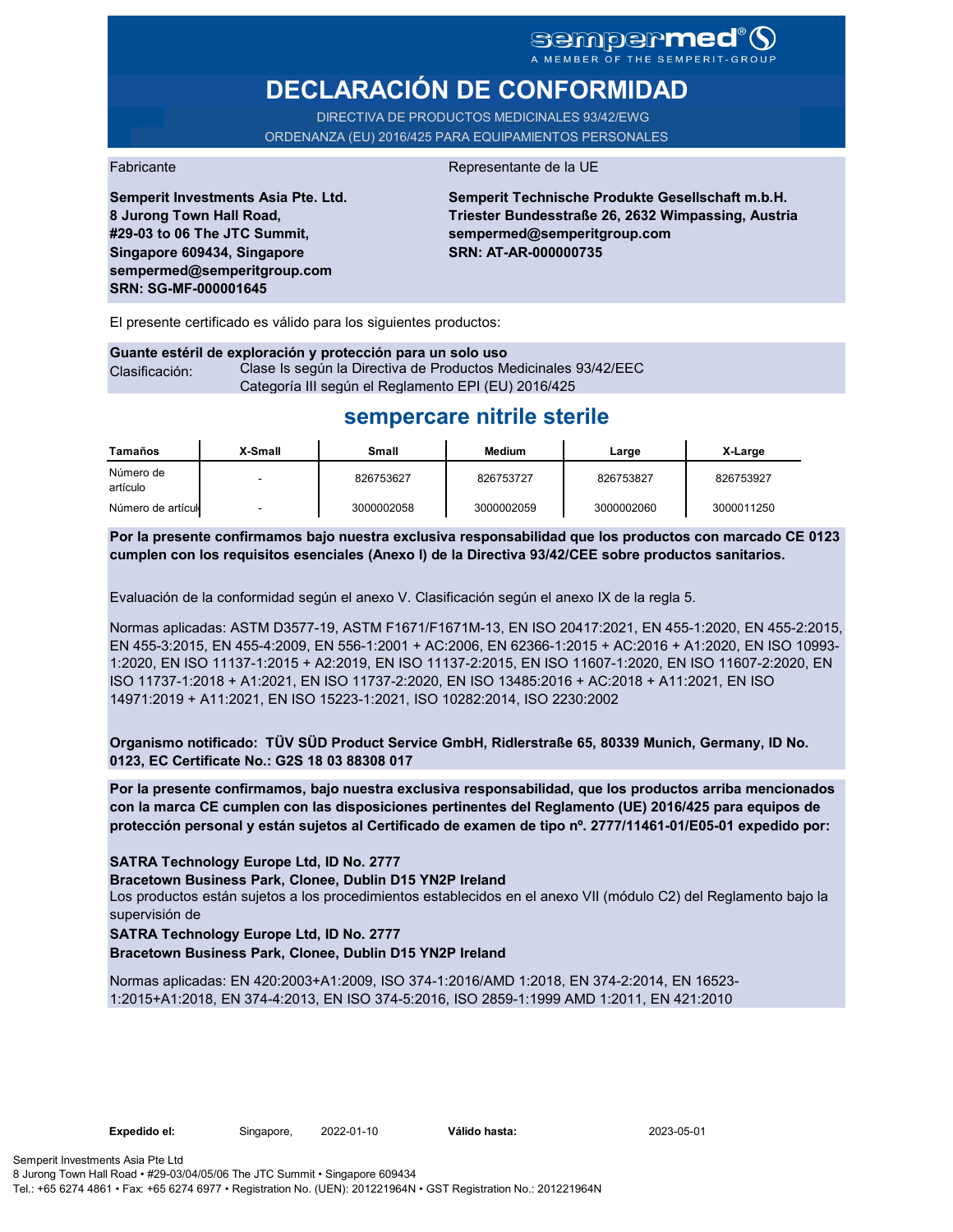# sempermed<sup>®</sup>Q

A MEMBER OF THE SEMPERIT-GROUP

# **DECLARAÇÃO DE CONFORMIDADE**

DIRETIVA 93/42/CEE SOBRE DISPOSITIVOS MÉDICOS REGULAMENTO (UE) 2016/425 SOBRE EQUIPAMENTO DE PROTEÇÃO INDIVIDUAL

#### Fabricante da UE

**Semperit Investments Asia Pte. Ltd. 8 Jurong Town Hall Road, #29-03 to 06 The JTC Summit, Singapore 609434, Singapore sempermed@semperitgroup.com SRN: SG-MF-000001645**

**Semperit Technische Produkte Gesellschaft m.b.H. Triester Bundesstraße 26, 2632 Wimpassing, Austria sempermed@semperitgroup.com SRN: AT-AR-000000735**

Este certificado é válido para os seguintes produtos:

**Luva de exame e de proteção estéril para uso único** Classificação: Classe Is de acordo com a Diretiva de Dispositivos Médicos 93/42/CEE Categoria III de acordo com o regulamento EPI (UE) 2016/425

## **sempercare nitrile sterile**

| Tamanhos     | X-Small | Small      | Medium     | Large      | X-Large    |
|--------------|---------|------------|------------|------------|------------|
| Números de a |         | 826753627  | 826753727  | 826753827  | 826753927  |
| Números de a |         | 3000002058 | 3000002059 | 3000002060 | 3000011250 |

**Declaramos desta forma, sob a nossa exclusiva responsabilidade, que os produtos com a marca CE 0123 estão em conformidade com os requisitos essenciais (anexo I) da Diretriz de Dispositivos Médicos 93/42/CEE.**

Avaliação da conformidade de acordo com o anexo V. Classificação de acordo com a regra 5, anexo IX.

Normas aplicadas: ASTM D3577-19, ASTM F1671/F1671M-13, EN ISO 20417:2021, EN 455-1:2020, EN 455- 2:2015, EN 455-3:2015, EN 455-4:2009, EN 556-1:2001 + AC:2006, EN 62366-1:2015 + AC:2016 + A1:2020, EN ISO 10993-1:2020, EN ISO 11137-1:2015 + A2:2019, EN ISO 11137-2:2015, EN ISO 11607-1:2020, EN ISO 11607-2:2020, EN ISO 11737-1:2018 + A1:2021, EN ISO 11737-2:2020, EN ISO 13485:2016 + AC:2018 + A11:2021, EN ISO 14971:2019 + A11:2021, EN ISO 15223-1:2021, ISO 10282:2014, ISO 2230:2002

**Organismo nomeado: TÜV SÜD Product Service GmbH, Ridlerstraße 65, 80339 Munich, Germany, ID No. 0123, EC Certificate No.: G2S 18 03 88308 017**

**Declaramos desta forma, sob a nossa exclusiva responsabilidade, que os produtos com a marca CE acima mencionados estão em conformidade com as disposições relevantes do regulamento (UE) 2016/425 para Equipamentos de Proteção Individual e são objeto do certificado de exame de tipo da UE n.º 2777/11461-01/E05-01 emitido por:**

**SATRA Technology Europe Ltd, ID No. 2777**

**Bracetown Business Park, Clonee, Dublin D15 YN2P Ireland**

Os produtos são objeto dos procedimentos previstos no anexo VII (módulo C2) do regulamento, sob a supervisão de

**SATRA Technology Europe Ltd, ID No. 2777**

**Bracetown Business Park, Clonee, Dublin D15 YN2P Ireland**

Normas aplicadas: EN 420:2003+A1:2009, ISO 374-1:2016/AMD 1:2018, EN 374-2:2014, EN 16523- 1:2015+A1:2018, EN 374-4:2013, EN ISO 374-5:2016, ISO 2859-1:1999 AMD 1:2011, EN 421:2010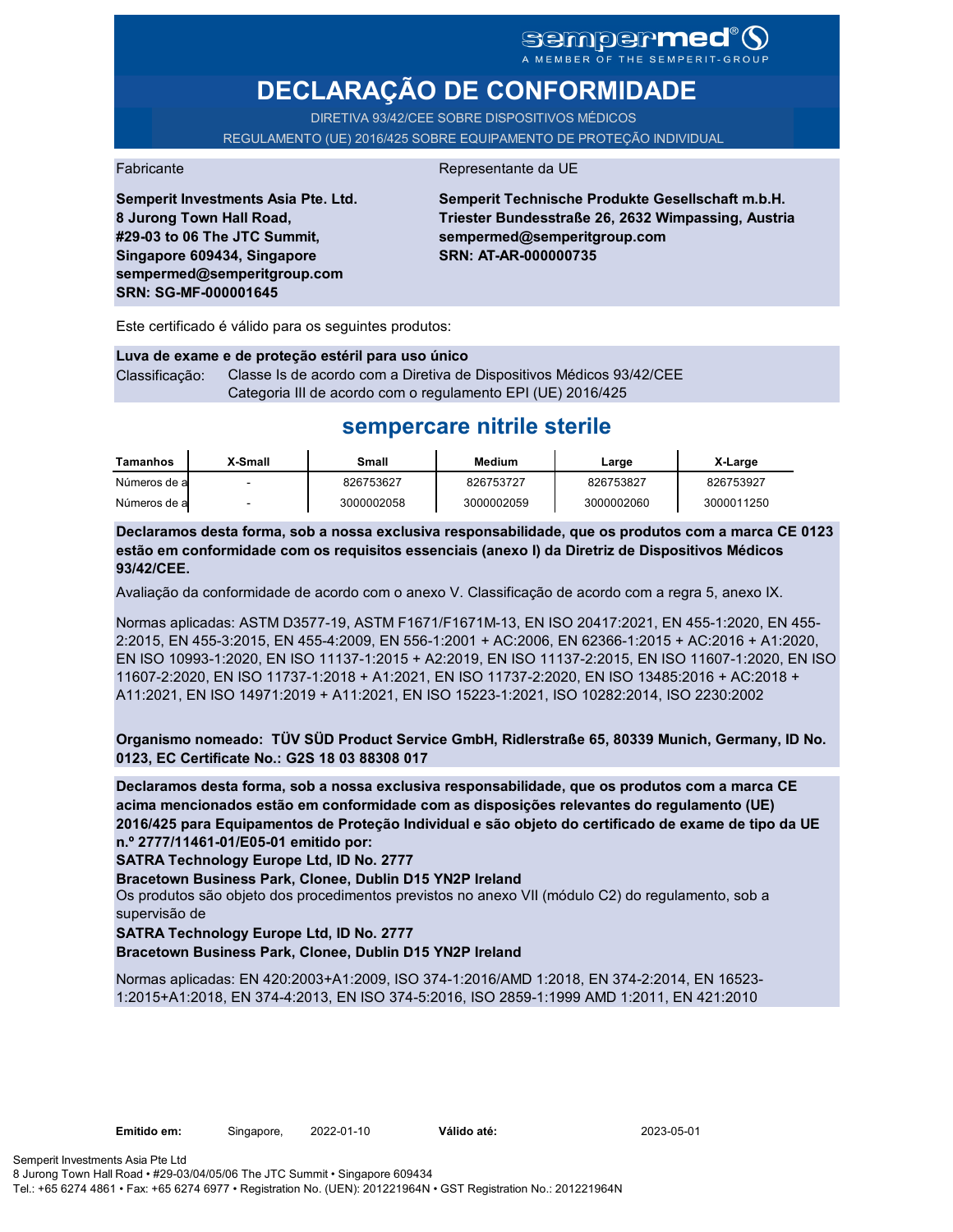### sempermed®9 A MEMBER OF THE SEMPERIT-GROUP

# **DEKLARATON OM ÖVERENSSTÄMMELSE**

DIREkTIV 93/42/EEC MEDICINTEKNISKA PRODUKTER EU-FÖRORDNING 2016/425 FÖR PERSONLIG SKYDDSUTRUSTNING

**Semperit Investments Asia Pte. Ltd. 8 Jurong Town Hall Road, #29-03 to 06 The JTC Summit, Singapore 609434, Singapore sempermed@semperitgroup.com SRN: SG-MF-000001645**

#### Tillverkare Behörig representant hos EU

**Semperit Technische Produkte Gesellschaft m.b.H. Triester Bundesstraße 26, 2632 Wimpassing, Austria sempermed@semperitgroup.com SRN: AT-AR-000000735**

Detta certifikat gäller följande produkt:

### **Steril inspektions- och skyddshandske för engångsanvändning**  Klassificering: Klass Is enligt EU-direktiv för medicintek-niska produkter (MD) 93/42/EEC Kategori III enligt EU-förordning för personlig skyddsutrustning (PPE) 2016/425

# **sempercare nitrile sterile**

| Storlekar     | X-Small                  | Small      | Medium     | Large      | X-Large    |
|---------------|--------------------------|------------|------------|------------|------------|
| Artikelnummer | $\overline{\phantom{0}}$ | 826753627  | 826753727  | 826753827  | 826753927  |
| Artikelnummer | -                        | 3000002058 | 3000002059 | 3000002060 | 3000011250 |

**Vi förklarar härmed under eget exklusivt ansvar att ovan beskrivna, CE 0123-markerade produkt stämmer överens med erforderliga krav (Bilaga I) i direktivet för medicinska produkter 93/42/EEC.**

Deklaration om överensstämmelse enligt Bilaga V. Klassifiering enligt Regel 5, Bilaga IX.

Tillämpade standarder: ASTM D3577-19, ASTM F1671/F1671M-13, EN ISO 20417:2021, EN 455-1:2020, EN 455- 2:2015, EN 455-3:2015, EN 455-4:2009, EN 556-1:2001 + AC:2006, EN 62366-1:2015 + AC:2016 + A1:2020, EN ISO 10993-1:2020, EN ISO 11137-1:2015 + A2:2019, EN ISO 11137-2:2015, EN ISO 11607-1:2020, EN ISO 11607-2:2020, EN ISO 11737-1:2018 + A1:2021, EN ISO 11737-2:2020, EN ISO 13485:2016 + AC:2018 + A11:2021, EN ISO 14971:2019 + A11:2021, EN ISO 15223-1:2021, ISO 10282:2014, ISO 2230:2002

**Angiven myndighet: TÜV SÜD Product Service GmbH, Ridlerstraße 65, 80339 Munich, Germany, ID No. 0123, EC Certificate No.: G2S 18 03 88308 017**

**Vi förklarar härmed under eget exklusivt ansvar att ovan beskrivna, CE-markerade produkt stämmer överens med tillämpliga bestämmelser i EU-förordningen 2016/425 för personlig skyddsutrustning och är identisk med den personliga skyddsutrustning som anges i EU-certifikat för typgranskning nummer2777/11461-01/E05-01 daterad av:**

**SATRA Technology Europe Ltd, ID No. 2777**

**Bracetown Business Park, Clonee, Dublin D15 YN2P Ireland**

och är föremål för den procedur som beskrivs i Bilaga VII (Modul C2) till EU-förordningen 2016/425 under the supervision of under uppsikt av

### **SATRA Technology Europe Ltd, ID No. 2777**

### **Bracetown Business Park, Clonee, Dublin D15 YN2P Ireland**

Tillämpade standarder: EN 420:2003+A1:2009, ISO 374-1:2016/AMD 1:2018, EN 374-2:2014, EN 16523- 1:2015+A1:2018, EN 374-4:2013, EN ISO 374-5:2016, ISO 2859-1:1999 AMD 1:2011, EN 421:2010

**Daterad :** Singapore, 2022-01-10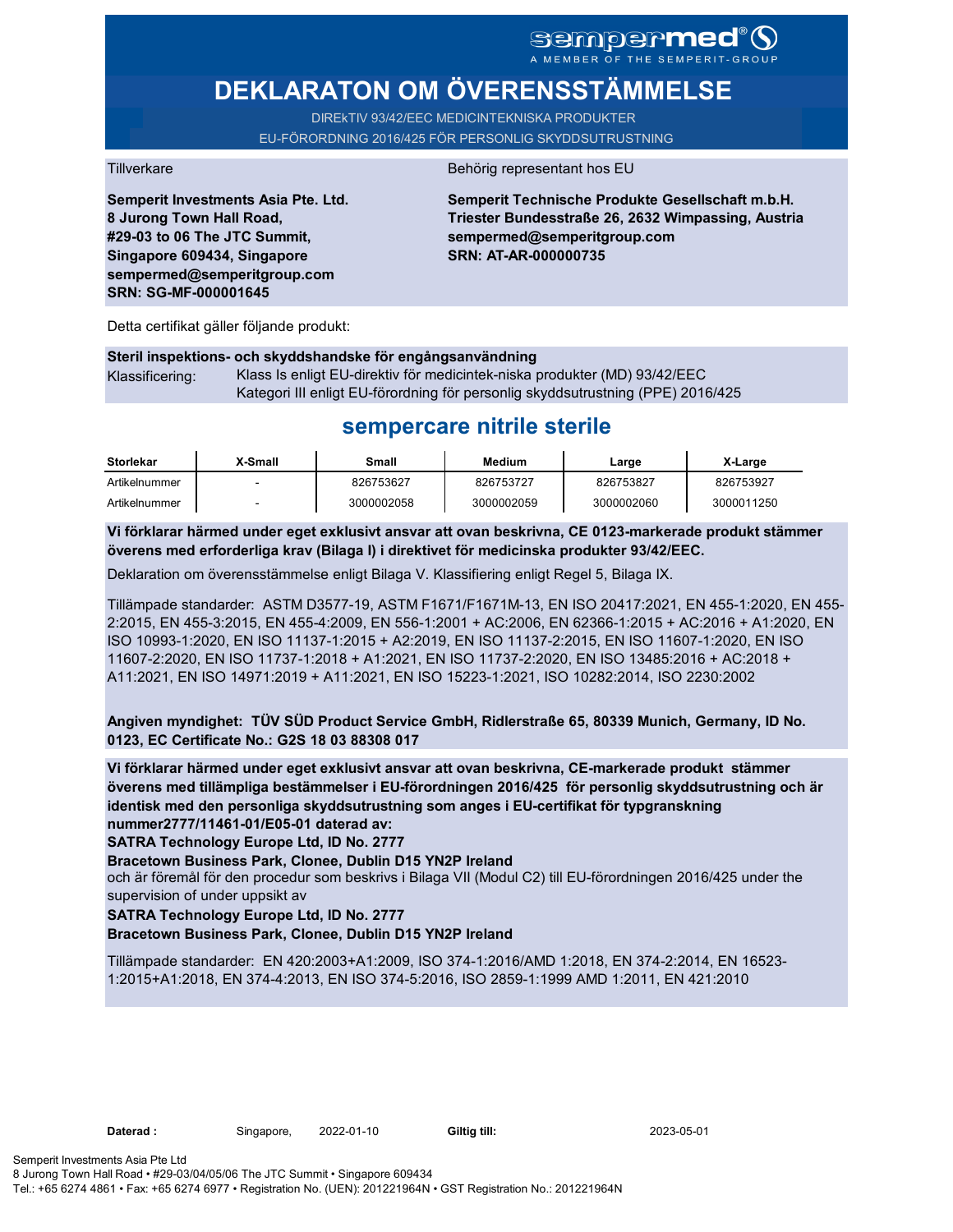## **sempermed** MEMBER OF THE SEMPERIT-

# **KONFORMITETSERKLÆRING**

DIREKTIV 93/42/EØF OM MEDICINSK UDSTYR FORORDNING (EU) 2016/425 FOR PERSONLIGE VÆRNEMIDLER

#### Producent EU-befuldmægtigede

**Semperit Investments Asia Pte. Ltd. 8 Jurong Town Hall Road, #29-03 to 06 The JTC Summit, Singapore 609434, Singapore sempermed@semperitgroup.com SRN: SG-MF-000001645**

**Semperit Technische Produkte Gesellschaft m.b.H. Triester Bundesstraße 26, 2632 Wimpassing, Austria sempermed@semperitgroup.com SRN: AT-AR-000000735**

Dette certifikat er gyldigt for følgende produkter:

#### **Steril undersøgelseshandske til engangsbrug** Klassificering: Klasse Is jævnfør 93/42/EØF-retningslinjerne for medicinsk udstyr Kategori III jævnfør PVM-forordningen (EU) 2016/425

# **sempercare nitrile sterile**

| Størrelser   | X-Small | Small      | Medium     | Large      | X-Large    |
|--------------|---------|------------|------------|------------|------------|
| Artikelnumre |         | 826753627  | 826753727  | 826753827  | 826753927  |
| Artikelnumre |         | 3000002058 | 3000002059 | 3000002060 | 3000011250 |

**Vi bekræfter hermed under fuldt ansvar, at de ovenfor nævnte CE 0123-mærkede produkter stemmer overens med med de grundliggende krav (bilag I) i retningslinjerne for medicinsk udstyr 93/42/EØF.**

Konformitetsbedømmelse jævnfør bilag V. klassificering jævnfør regel 5, bilag IX.

Anvendte standarder: ASTM D3577-19, ASTM F1671/F1671M-13, EN ISO 20417:2021, EN 455-1:2020, EN 455- 2:2015, EN 455-3:2015, EN 455-4:2009, EN 556-1:2001 + AC:2006, EN 62366-1:2015 + AC:2016 + A1:2020, EN ISO 10993-1:2020, EN ISO 11137-1:2015 + A2:2019, EN ISO 11137-2:2015, EN ISO 11607-1:2020, EN ISO 11607-2:2020, EN ISO 11737-1:2018 + A1:2021, EN ISO 11737-2:2020, EN ISO 13485:2016 + AC:2018 + A11:2021, EN ISO 14971:2019 + A11:2021, EN ISO 15223-1:2021, ISO 10282:2014, ISO 2230:2002

**Det nævnte sted: TÜV SÜD Product Service GmbH, Ridlerstraße 65, 80339 Munich, Germany, ID No. 0123, EC Certificate No.: G2S 18 03 88308 017**

**Vi bekræfter hermed under fuldt ansvar, at de ovenfor nævnte CE-mærkede produkter stemmer overens med med de afgørende bestemmelser i forordningen (EU) 2016/425 for personlige værnemidler, og er genstand for EU-certificering af typeafprøvning nr.2777/11461-01/E05-01 udstedt gennem:**

**SATRA Technology Europe Ltd, ID No. 2777**

**Bracetown Business Park, Clonee, Dublin D15 YN2P Ireland** Produkterne er genstand for procedurer jævnfør VII (modul C2) i forordningen med opsyn af **SATRA Technology Europe Ltd, ID No. 2777 Bracetown Business Park, Clonee, Dublin D15 YN2P Ireland**

Anvendte standarder: EN 420:2003+A1:2009, ISO 374-1:2016/AMD 1:2018, EN 374-2:2014, EN 16523- 1:2015+A1:2018, EN 374-4:2013, EN ISO 374-5:2016, ISO 2859-1:1999 AMD 1:2011, EN 421:2010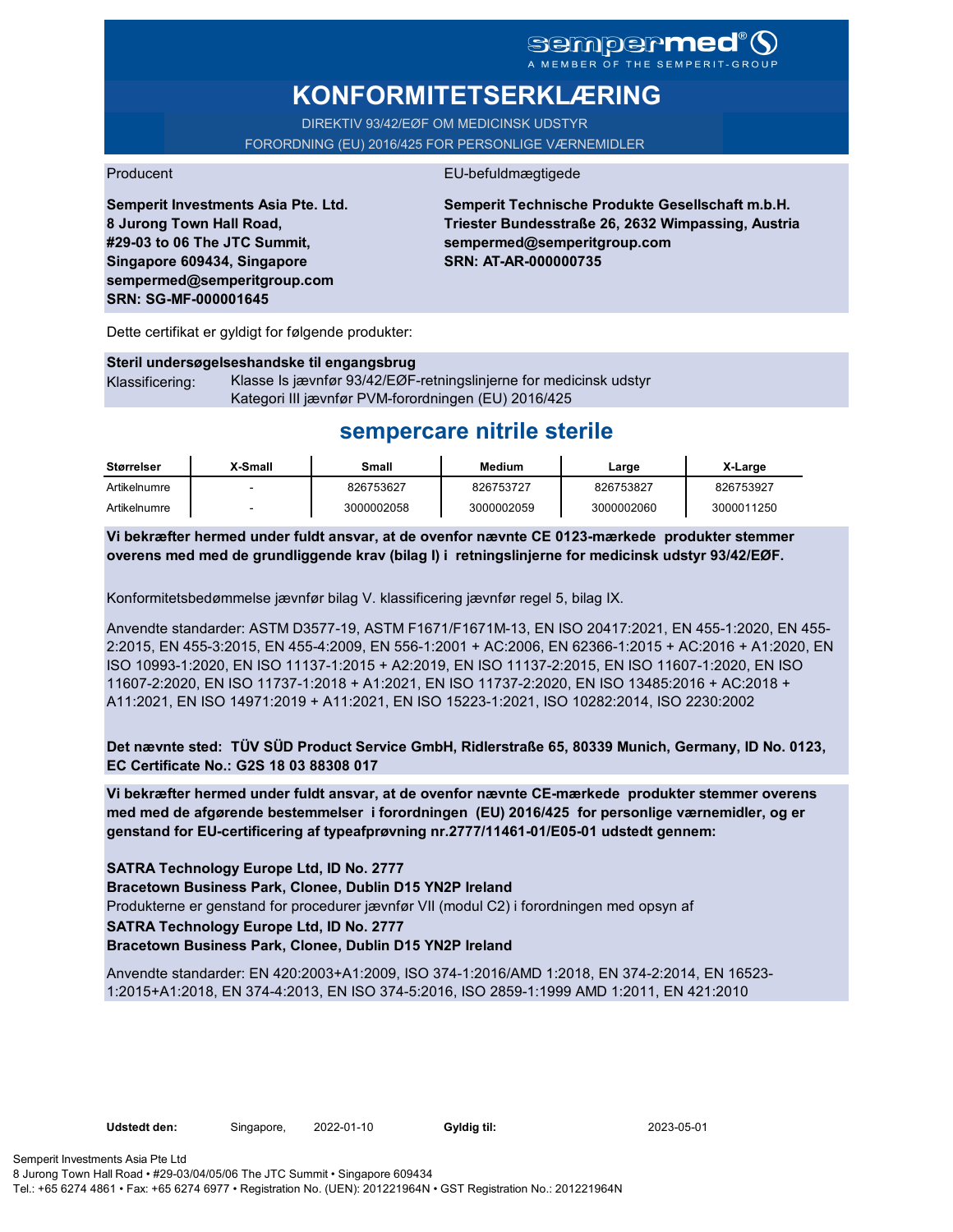## **Sempermed IEMBER OF THE SEMPERIT**

**KONFORMITETSERKLÆRING**

DIREKTIV FOR MEDISINSK UTSTYR 93/42/EØS FORORDNING (EU) NR. 2016/425 OM PERSONLIG VERNEUTSTYR

Produsent Autorisert representant i EU

**Semperit Investments Asia Pte. Ltd. 8 Jurong Town Hall Road, #29-03 to 06 The JTC Summit, Singapore 609434, Singapore sempermed@semperitgroup.com SRN: SG-MF-000001645**

**Semperit Technische Produkte Gesellschaft m.b.H. Triester Bundesstraße 26, 2632 Wimpassing, Austria sempermed@semperitgroup.com SRN: AT-AR-000000735**

Dette sertifikatet er gyldig for følgende produkter:

### **Steril undersøkelses- og beskyttelseshanske for engangsbruk** Klassifisering: Klasse Is i henhold til Direktiv for medisinsk utstyr 93/42/EØS Kategori III i henhold til PVU-forordningen (EU) nr. 2016/425

## **sempercare nitrile sterile**

| Størrelser    | X-Small | Small      | Medium     | Large      | X-Large    |
|---------------|---------|------------|------------|------------|------------|
| Artikkelnumre |         | 826753627  | 826753727  | 826753827  | 826753927  |
| Artikkelnumre |         | 3000002058 | 3000002059 | 3000002060 | 3000011250 |

**Vi erklærer herved under eneansvar at det CE 0123-merkede produktet oppfyller de grunnleggende kravene (Vedlegg I) i Direktivet for medisinsk utstyr 93/42/EØS.**

Konformitetsvurdering i overensstemmelse med Vedlegg V. Klassifisering i henhold til Regel nr. 5, Vedlegg IX.

Relevante standarder: ASTM D3577-19, ASTM F1671/F1671M-13, EN ISO 20417:2021, EN 455-1:2020, EN 455- 2:2015, EN 455-3:2015, EN 455-4:2009, EN 556-1:2001 + AC:2006, EN 62366-1:2015 + AC:2016 + A1:2020, EN ISO 10993-1:2020, EN ISO 11137-1:2015 + A2:2019, EN ISO 11137-2:2015, EN ISO 11607-1:2020, EN ISO 11607-2:2020, EN ISO 11737-1:2018 + A1:2021, EN ISO 11737-2:2020, EN ISO 13485:2016 + AC:2018 + A11:2021, EN ISO 14971:2019 + A11:2021, EN ISO 15223-1:2021, ISO 10282:2014, ISO 2230:2002

**Teknisk kontrollorgan: TÜV SÜD Product Service GmbH, Ridlerstraße 65, 80339 Munich, Germany, ID No. 0123, EC Certificate No.: G2S 18 03 88308 017**

**Vi erklærer herved under eneansvar at det CE-merkede produktet som er nevnt ovenfor oppfyller de relevante bestemmelsene i Forordning (EU) nr. 2016/425 om personlig verneutstyr og er gjenstand for EUtypeprøvesertifikat nr. 2777/11461-01/E05-01 utstedt av:**

**SATRA Technology Europe Ltd, ID No. 2777**

**Bracetown Business Park, Clonee, Dublin D15 YN2P Ireland**

Produktet er gjenstand for prosedyren som er beskrevet i Vedlegg VII (Modul C2) i Forordning nr. 2016/425 under tilsyn av

**SATRA Technology Europe Ltd, ID No. 2777**

**Bracetown Business Park, Clonee, Dublin D15 YN2P Ireland**

Relevante standarder: EN 420:2003+A1:2009, ISO 374-1:2016/AMD 1:2018, EN 374-2:2014, EN 16523- 1:2015+A1:2018, EN 374-4:2013, EN ISO 374-5:2016, ISO 2859-1:1999 AMD 1:2011, EN 421:2010

Utstedt den: Singapore, 2022-01-10

Gyldig til: 2023-05-01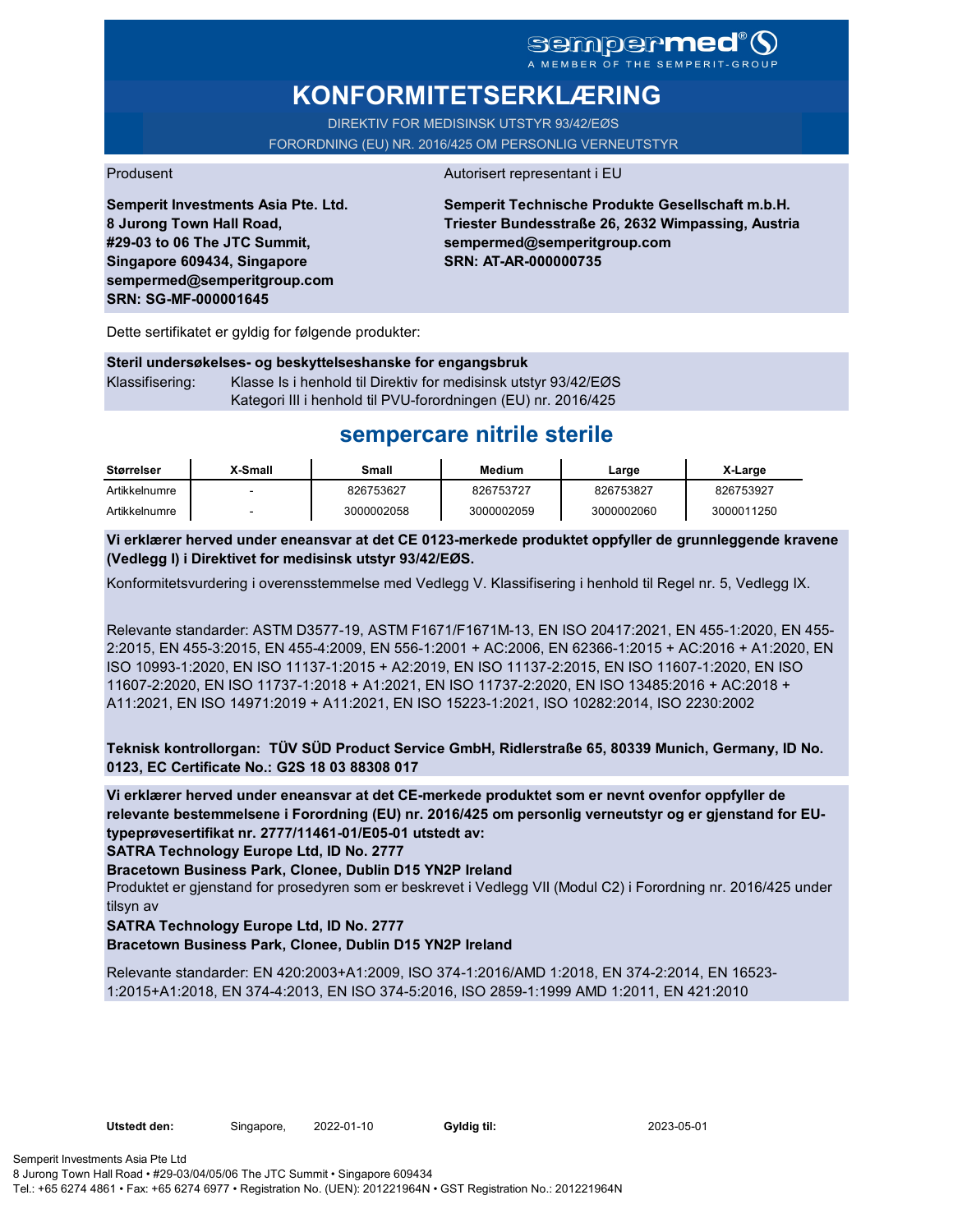## **sempermed** A MEMBER OF THE SEMPERIT-GROUP

**VAATIMUSTENMUKAISUUSVAKUUTUS**

LÄÄKINNÄLLISIÄ LAITTEITA KOSKEVA DIREKTIIVI 93/42/ETY HENKILÖNSUOJAIMISTA ANNETTU ASETUS (EU) 2016/425

**Semperit Investments Asia Pte. Ltd. 8 Jurong Town Hall Road, #29-03 to 06 The JTC Summit, Singapore 609434, Singapore sempermed@semperitgroup.com SRN: SG-MF-000001645**

#### Valmistaja EU:n valtuutettu edustaja

**Semperit Technische Produkte Gesellschaft m.b.H. Triester Bundesstraße 26, 2632 Wimpassing, Austria sempermed@semperitgroup.com SRN: AT-AR-000000735**

Tämä sertifikaatti koskee seuraavia tuotteita:

|           | Kertakäyttöinen steriili tutkimus- ja suojakäsine                            |
|-----------|------------------------------------------------------------------------------|
| Luokitus: | Luokka Is lääkinnällisiä laitteita koskevan direktiivin 93/42/ETY mukaisesti |
|           | Luokka III henkilönsuojaimista annetun asetuksen (EU) 2016/425 mukaisesti    |

## **sempercare nitrile sterile**

| Koot         | X-Small | Small      | Medium     | Large      | X-Large    |
|--------------|---------|------------|------------|------------|------------|
| Tuotenumerot |         | 826753627  | 826753727  | 826753827  | 826753927  |
| Tuotenumerot |         | 3000002058 | 3000002059 | 3000002060 | 3000011250 |

**Täten vahvistamme yksinomaisella vastuullamme, että CE 0123-merkityt tuotteet vastaavat lääkinnällisiä laitteita koskevan direktiivin 93/42/ETY mukaisia perustavanlaatuisia vaatimuksia (liite I).**

Vaatimustenmukaisuuden arviointi liitteen V mukaan, luokittelu liitteen IX, säännön 5 mukaan.

Sovelletut standardit: ASTM D3577-19, ASTM F1671/F1671M-13, EN ISO 20417:2021, EN 455-1:2020, EN 455- 2:2015, EN 455-3:2015, EN 455-4:2009, EN 556-1:2001 + AC:2006, EN 62366-1:2015 + AC:2016 + A1:2020, EN ISO 10993-1:2020, EN ISO 11137-1:2015 + A2:2019, EN ISO 11137-2:2015, EN ISO 11607-1:2020, EN ISO 11607- 2:2020, EN ISO 11737-1:2018 + A1:2021, EN ISO 11737-2:2020, EN ISO 13485:2016 + AC:2018 + A11:2021, EN ISO 14971:2019 + A11:2021, EN ISO 15223-1:2021, ISO 10282:2014, ISO 2230:2002

**Ilmoitettu laitos: TÜV SÜD Product Service GmbH, Ridlerstraße 65, 80339 Munich, Germany, ID No. 0123, EC Certificate No.: G2S 18 03 88308 017**

**Täten vahvistamme yksinomaisella vastuullamme, että yllä mainitut CE-merkityt tuotteet vastaavat henkilönsuojaimista annetun asetuksen (EU) 2016/425 mukaisia perustavanlaatuisia vaatimuksia ja niihin sovelletaan EU:n tyyppitarkastustodistusta nro 2777/11461-01/E05-01 laadittu :**

**SATRA Technology Europe Ltd, ID No. 2777**

**Bracetown Business Park, Clonee, Dublin D15 YN2P Ireland**

Tuotteet ovat asetuksen liitteen VII (moduuli C2) mukaisen menettelyn kohteena, valvonnan suorittaa

**SATRA Technology Europe Ltd, ID No. 2777**

### **Bracetown Business Park, Clonee, Dublin D15 YN2P Ireland**

Sovelletut standardit: EN 420:2003+A1:2009, ISO 374-1:2016/AMD 1:2018, EN 374-2:2014, EN 16523- 1:2015+A1:2018, EN 374-4:2013, EN ISO 374-5:2016, ISO 2859-1:1999 AMD 1:2011, EN 421:2010

**Laadittu :** Singapore, **Voimassa (asti):** 2022-01-10 2023-05-01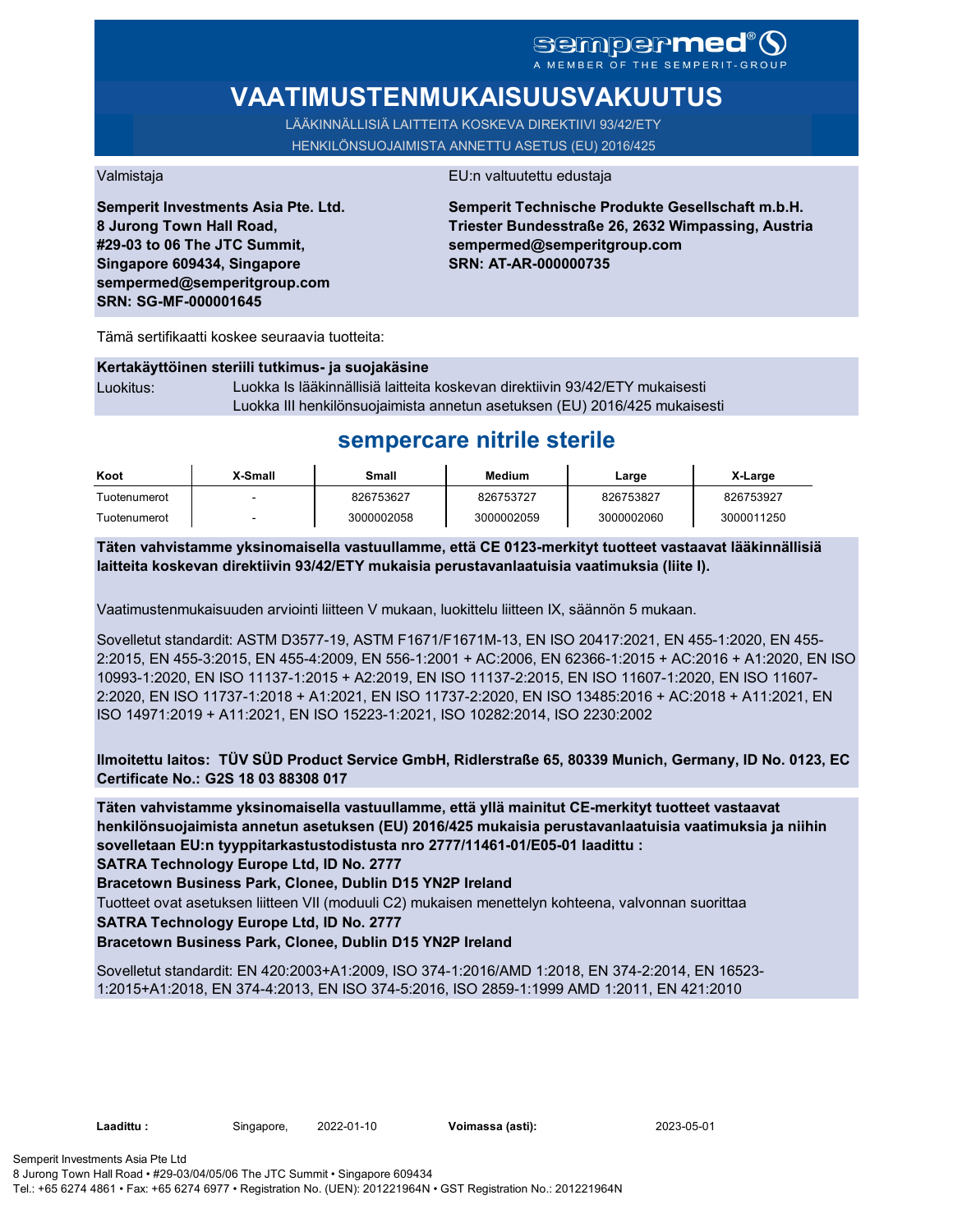# **semperme**

A MEMBER OF THE SEMPERIT-GROUP

# **ATITIKTIES DEKLARACIJA**

DIREKTYVA DĖL MEDICINOS PRIETAISŲ 93/42/EEB

REGLAMENTAS (ES) 2016/425 DĖL ASMENINIŲ APSAUGOS PRIEMONIŲ

Gamintojas **ES** jgaliotas asmuo

**Semperit Investments Asia Pte. Ltd. 8 Jurong Town Hall Road, #29-03 to 06 The JTC Summit, Singapore 609434, Singapore sempermed@semperitgroup.com SRN: SG-MF-000001645**

**Semperit Technische Produkte Gesellschaft m.b.H. Triester Bundesstraße 26, 2632 Wimpassing, Austria sempermed@semperitgroup.com SRN: AT-AR-000000735**

Šis sertifikatas galioja toliau nurodytiems produktams:

| Sterilios vienkartinio naudojimo apžiūros ir apsauginės pirštinės |                                                                                |  |  |  |  |
|-------------------------------------------------------------------|--------------------------------------------------------------------------------|--|--|--|--|
| Klasifikaciia:                                                    | Is klasė pagal direktyvą dėl medicinos prietaisų 93/42/EEB                     |  |  |  |  |
|                                                                   | III kategorija pagal reglamentą (ES) 2016/425 dėl asmeninių apsaugos priemonių |  |  |  |  |

# **sempercare nitrile sterile**

| Dydžiai        | X-Small | Small      | <b>Medium</b> | Large      | X-Large    |
|----------------|---------|------------|---------------|------------|------------|
| Prekiu numeria |         | 826753627  | 826753727     | 826753827  | 826753927  |
| Prekiu numeria |         | 3000002058 | 3000002059    | 3000002060 | 3000011250 |

**Prisiimdami visą atsakomybę šiuo dokumentu patvirtiname, kad CE 0123 paženklinti produktai atitinka svarbiausius direktyvos dėl medicinos prietaisų 93/42/EEB reikalavimus (I priedas).**

Atitikties vertinimas pagal V priedą. Klasifikacija pagal IX priedo 5 taisyklę.

Taikomi standartai: ASTM D3577-19, ASTM F1671/F1671M-13, EN ISO 20417:2021, EN 455-1:2020, EN 455- 2:2015, EN 455-3:2015, EN 455-4:2009, EN 556-1:2001 + AC:2006, EN 62366-1:2015 + AC:2016 + A1:2020, EN ISO 10993-1:2020, EN ISO 11137-1:2015 + A2:2019, EN ISO 11137-2:2015, EN ISO 11607-1:2020, EN ISO 11607-2:2020, EN ISO 11737-1:2018 + A1:2021, EN ISO 11737-2:2020, EN ISO 13485:2016 + AC:2018 + A11:2021, EN ISO 14971:2019 + A11:2021, EN ISO 15223-1:2021, ISO 10282:2014, ISO 2230:2002

**Notifikuotoji įstaiga: TÜV SÜD Product Service GmbH, Ridlerstraße 65, 80339 Munich, Germany, ID No. 0123, EC Certificate No.: G2S 18 03 88308 017**

**Prisiimdami visą atsakomybę, šiuo dokumentu patvirtiname, kad anksčiau paminėti CE paženklinti produktai atitinka svarbiausius direktyvos dėl asmeninių apsaugos priemonių (ES) 2016/425 reikalavimus ir yra ES tipo tyrimo sertifikato Nr. objektas. 2777/11461-01/E05-01 išduota :**

**SATRA Technology Europe Ltd, ID No. 2777**

**Bracetown Business Park, Clonee, Dublin D15 YN2P Ireland**

Produktai yra metodo objektas pagal direktyvos VII priedą (modulis C2) prižiūrint

**SATRA Technology Europe Ltd, ID No. 2777**

### **Bracetown Business Park, Clonee, Dublin D15 YN2P Ireland**

Taikomi standartai: EN 420:2003+A1:2009, ISO 374-1:2016/AMD 1:2018, EN 374-2:2014, EN 16523- 1:2015+A1:2018, EN 374-4:2013, EN ISO 374-5:2016, ISO 2859-1:1999 AMD 1:2011, EN 421:2010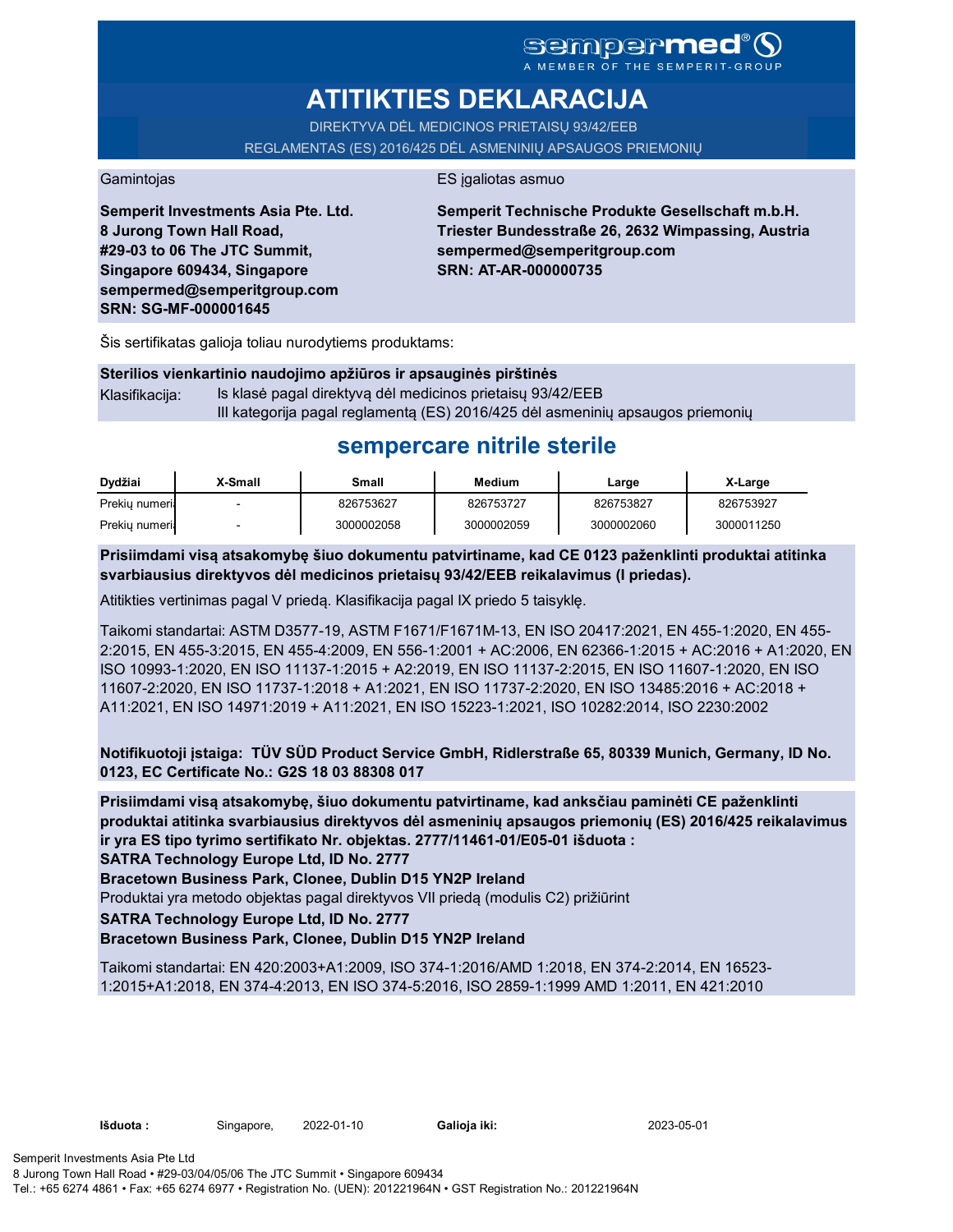# **sempermed**

A MEMBER OF THE SEMPERIT

# **ATBILSTĪBAS DEKLARĀCIJA**

MEDICĪNAS IERĪČU DIREKTĪVA 93/42/EEK

REGULA (ES) 2016/425 PAR INDIVIDUĀLAJIEM AIZSARDZĪBAS LĪDZEKĻIEM

#### Likumīgais ražotājs **Pilnvarotais pārstāvis ES**

**Semperit Investments Asia Pte. Ltd. 8 Jurong Town Hall Road, #29-03 to 06 The JTC Summit, Singapore 609434, Singapore sempermed@semperitgroup.com SRN: SG-MF-000001645**

**Semperit Technische Produkte Gesellschaft m.b.H. Triester Bundesstraße 26, 2632 Wimpassing, Austria sempermed@semperitgroup.com SRN: AT-AR-000000735**

Šis sertifikāts ir derīgs šādam produktam:

| Sterili izmeklēšanas aizsargcimdi vienreizējai lietošanai |                                                          |  |  |  |  |
|-----------------------------------------------------------|----------------------------------------------------------|--|--|--|--|
| Klasifikācija:                                            | Is klase saskanā ar medicīnas ierīču direktīvu 93/42/EEK |  |  |  |  |
|                                                           | III kategorija saskanā ar IAL Regulu (ES) 2016/425       |  |  |  |  |

## **sempercare nitrile sterile**

| Izmēri         | X-Small | Small      | Medium     | Large      | X-Large    |
|----------------|---------|------------|------------|------------|------------|
| Artikula numur |         | 826753627  | 826753727  | 826753827  | 826753927  |
| Artikula numur |         | 3000002058 | 3000002059 | 3000002060 | 3000011250 |

**Ar šo mēs apliecinām, ka iepriekš aprakstītais produkts ar CE 0123 marķējumu atbilst medicīnas ierīču 93/42/EEK direktīvas pamatprasībām (I pielikums).**

Atbilstības novērtējums saskaņā ar V pielikumu. Klasifikācija saskaņā ar IX pielikuma 5. noteikumu.

Piemērotie standarti: ASTM D3577-19, ASTM F1671/F1671M-13, EN ISO 20417:2021, EN 455-1:2020, EN 455- 2:2015, EN 455-3:2015, EN 455-4:2009, EN 556-1:2001 + AC:2006, EN 62366-1:2015 + AC:2016 + A1:2020, EN ISO 10993-1:2020, EN ISO 11137-1:2015 + A2:2019, EN ISO 11137-2:2015, EN ISO 11607-1:2020, EN ISO 11607-2:2020, EN ISO 11737-1:2018 + A1:2021, EN ISO 11737-2:2020, EN ISO 13485:2016 + AC:2018 + A11:2021, EN ISO 14971:2019 + A11:2021, EN ISO 15223-1:2021, ISO 10282:2014, ISO 2230:2002

**Pilnvarotā iestāde: TÜV SÜD Product Service GmbH, Ridlerstraße 65, 80339 Munich, Germany, ID No. 0123, EC Certificate No.: G2S 18 03 88308 017**

**Ar šo mēs apliecinām, ka iepriekš aprakstītais produkts ar CE marķējumu atbilst Regulas (ES) 2016/425 par individuālajiem aizsardzības līdzekļiem piemērojamajiem noteikumiem un ir identisks individuālajiem aizsardzības līdzekļiem, uz kuriem attiecas ES tipa pārbaudes sertifikāts Nr. 2777/11461-01/E05-01 izdots :**

**SATRA Technology Europe Ltd, ID No. 2777**

**Bracetown Business Park, Clonee, Dublin D15 YN2P Ireland** un uz to attiecas Regulas (ES) 2016/425 VII pielikumā (C2 modulis) noteiktā procedūra **SATRA Technology Europe Ltd, ID No. 2777 Bracetown Business Park, Clonee, Dublin D15 YN2P Ireland**

Piemērotie standarti: EN 420:2003+A1:2009, ISO 374-1:2016/AMD 1:2018, EN 374-2:2014, EN 16523- 1:2015+A1:2018, EN 374-4:2013, EN ISO 374-5:2016, ISO 2859-1:1999 AMD 1:2011, EN 421:2010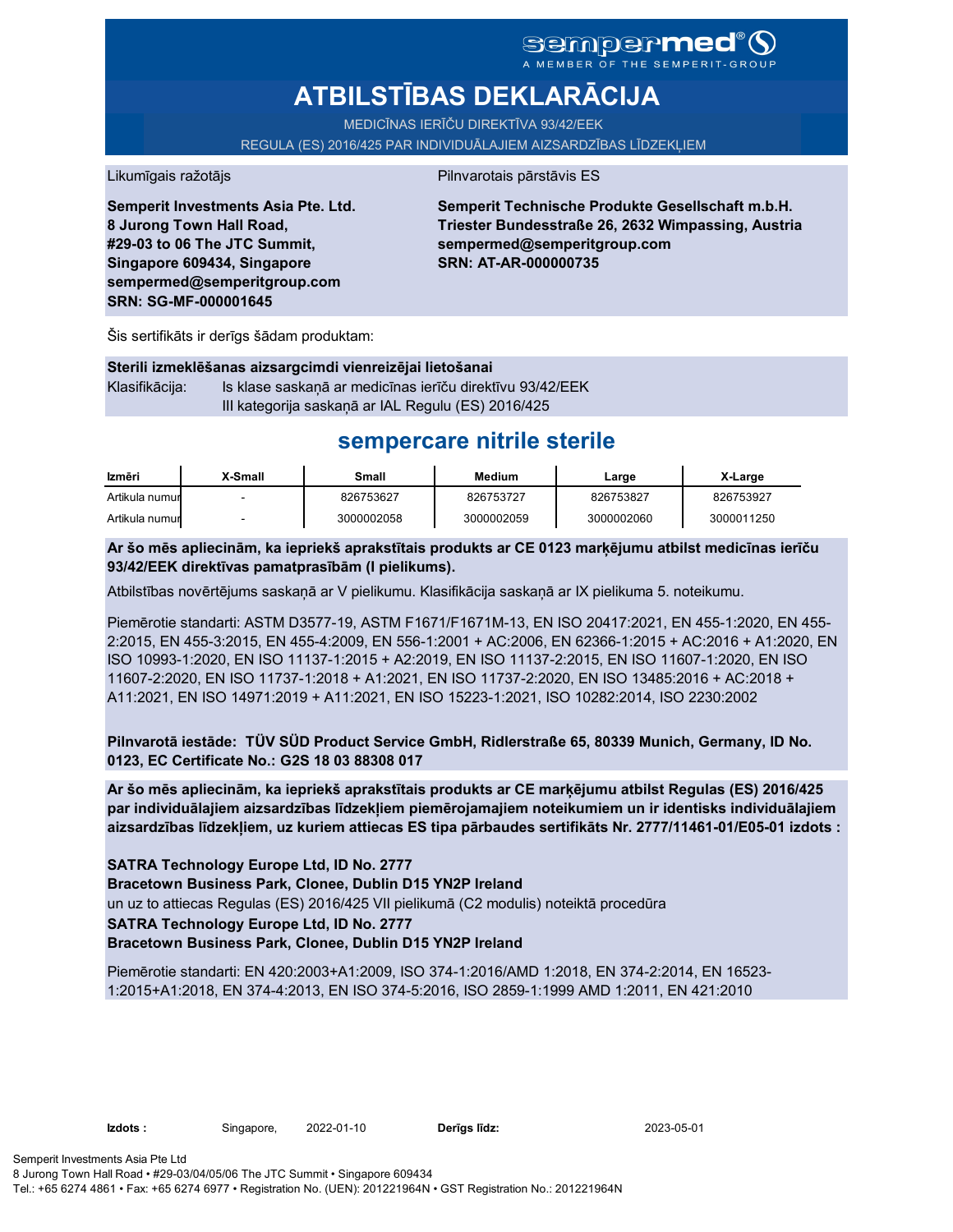### **sempermed** MEMBER OF THE SEMPERIT-

# **VASTAVUSDEKLARATSIOON**

MEDITSIINITOODETE DIREKTIIV 93/42/EMÜ ISIKUKAITSEVAHENDITE MÄÄRUS (EL) 2016/425

Tootja Volitatud esindaja EL-is

**Semperit Investments Asia Pte. Ltd. 8 Jurong Town Hall Road, #29-03 to 06 The JTC Summit, Singapore 609434, Singapore sempermed@semperitgroup.com SRN: SG-MF-000001645**

**Semperit Technische Produkte Gesellschaft m.b.H. Triester Bundesstraße 26, 2632 Wimpassing, Austria sempermed@semperitgroup.com SRN: AT-AR-000000735**

See sertifikaat kehtib järgmistele toodetele:

#### **Steriilne läbivaatus- ja kaitsekinnas ühekordseks kasutuseks**

Klassifikatsioon: Is klass kooskõlas meditsiinitoodete direktiiviga 93/42/EMÜ III kategooria kooskõlas isikukaitsevahendite määrusega (EL) 2016/425

## **sempercare nitrile sterile**

| Suurused     | X-Small | Small      | Medium     | Large      | X-Large    |
|--------------|---------|------------|------------|------------|------------|
| Tootenumbrid | -       | 826753627  | 826753727  | 826753827  | 826753927  |
| Tootenumbrid | -       | 3000002058 | 3000002059 | 3000002060 | 3000011250 |

**Kinnitame oma ainuvastutusel, et CE 0123-märgisega tooted on kooskõlas meditsiinitoodete direktiivi 93/42/EMÜ peamiste nõuetega (I lisa).**

Vastavushindamine kooskõlas V lisaga. Klassifikatsioon kooskõlas IX lisa 5. reegliga.

Kohaldatud normid: ASTM D3577-19, ASTM F1671/F1671M-13, EN ISO 20417:2021, EN 455-1:2020, EN 455- 2:2015, EN 455-3:2015, EN 455-4:2009, EN 556-1:2001 + AC:2006, EN 62366-1:2015 + AC:2016 + A1:2020, EN ISO 10993-1:2020, EN ISO 11137-1:2015 + A2:2019, EN ISO 11137-2:2015, EN ISO 11607-1:2020, EN ISO 11607- 2:2020, EN ISO 11737-1:2018 + A1:2021, EN ISO 11737-2:2020, EN ISO 13485:2016 + AC:2018 + A11:2021, EN ISO 14971:2019 + A11:2021, EN ISO 15223-1:2021, ISO 10282:2014, ISO 2230:2002

**Teavitatud asutus: TÜV SÜD Product Service GmbH, Ridlerstraße 65, 80339 Munich, Germany, ID No. 0123, EC Certificate No.: G2S 18 03 88308 017**

**Kinnitame oma ainuvastutusel, et eespool nimetatud CE-märgistusega tooted on kooskõlas isikukaitsevahendite määruse (EL) 2016/425 põhisätetega ning on identsed isikukaitsevahenditega, mille kohta on välja antud EÜ tüübihindamistõend nr2777/11461-01/E05-01 välja :**

**SATRA Technology Europe Ltd, ID No. 2777**

**Bracetown Business Park, Clonee, Dublin D15 YN2P Ireland**

Toodetele kohaldub määruse VII lisa (moodul C2) menetlus, mille üle teostab järelevalvet

**SATRA Technology Europe Ltd, ID No. 2777**

#### **Bracetown Business Park, Clonee, Dublin D15 YN2P Ireland**

Kohaldatud normid: EN 420:2003+A1:2009, ISO 374-1:2016/AMD 1:2018, EN 374-2:2014, EN 16523- 1:2015+A1:2018, EN 374-4:2013, EN ISO 374-5:2016, ISO 2859-1:1999 AMD 1:2011, EN 421:2010

Kehtivusaeg: 2023-05-01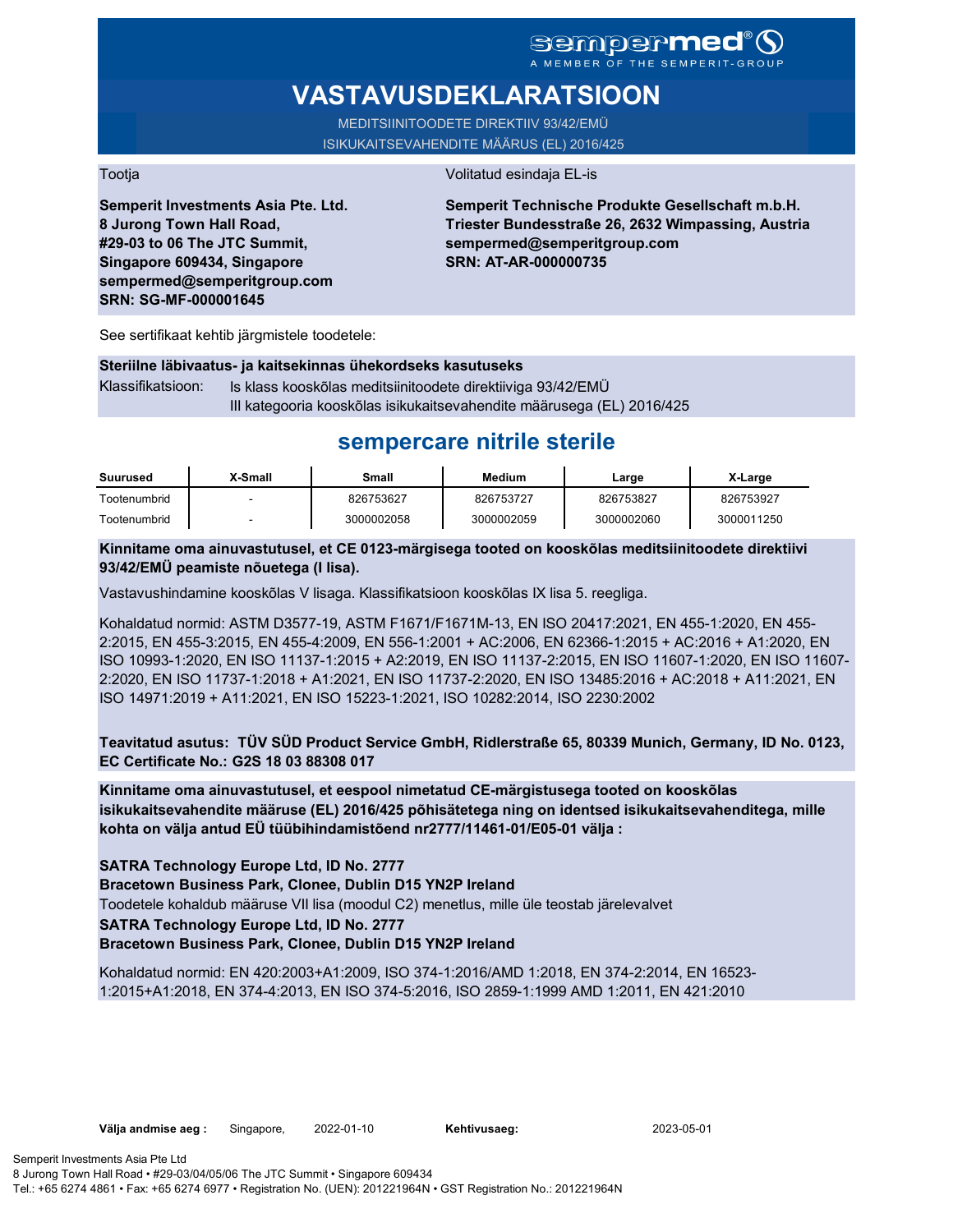A MEMBER OF THE SEMPERIT

# **PROHLÁŠENÍ O SHODĚ**

SMĚRNICE O ZDRAVOTNICKÝCH PROSTŘEDCÍCH 93/42/EHS NAŘÍZENÍ (EU) 2016/425 PRO OSOBNÍ OCHRANNÉ PROSTŘEDKY

#### Výrobce EU zplnomocněný zástupce

**Semperit Investments Asia Pte. Ltd. 8 Jurong Town Hall Road, #29-03 to 06 The JTC Summit, Singapore 609434, Singapore sempermed@semperitgroup.com SRN: SG-MF-000001645**

**Semperit Technische Produkte Gesellschaft m.b.H. Triester Bundesstraße 26, 2632 Wimpassing, Austria sempermed@semperitgroup.com SRN: AT-AR-000000735**

Tento certifikát je platný pro následující produkty:

#### **Sterilní vyšetřovací a ochranné rukavice pro jednorázové použití** Klasifikace Třída Is podle směrnice o zdravotnických prostředcích 93/42/EEC

Kategorie III podle nařízení o OOP (EU) 2016/425

## **sempercare nitrile sterile**

| Velikosti      | X-Small | Small      | Medium     | Large      | X-Large    |
|----------------|---------|------------|------------|------------|------------|
| Číslo produktu |         | 826753627  | 826753727  | 826753827  | 826753927  |
| Číslo produktu |         | 3000002058 | 3000002059 | 3000002060 | 3000011250 |

**Tímto potvrzujeme s výlučnou odpovědností, že produkty označené CE 0123 souhlasí se základními požadavky (příloha I) směrnice o zdravotnických prostředcích 93/42/EHS.**

Posuzování shody podle přílohy V. Klasifikace podle pravidla 5, příloha IX.

Použité normy: ASTM D3577-19, ASTM F1671/F1671M-13, EN ISO 20417:2021, EN 455-1:2020, EN 455-2:2015, EN 455-3:2015, EN 455-4:2009, EN 556-1:2001 + AC:2006, EN 62366-1:2015 + AC:2016 + A1:2020, EN ISO 10993-1:2020, EN ISO 11137-1:2015 + A2:2019, EN ISO 11137-2:2015, EN ISO 11607-1:2020, EN ISO 11607- 2:2020, EN ISO 11737-1:2018 + A1:2021, EN ISO 11737-2:2020, EN ISO 13485:2016 + AC:2018 + A11:2021, EN ISO 14971:2019 + A11:2021, EN ISO 15223-1:2021, ISO 10282:2014, ISO 2230:2002

**Uvedená místa: TÜV SÜD Product Service GmbH, Ridlerstraße 65, 80339 Munich, Germany, ID No. 0123, EC Certificate No.: G2S 18 03 88308 017**

**Tímto potvrzujeme s výlučnou odpovědností, že výše uvedené produkty označené jako CE souhlasí s příslušnými ustanoveními nařízení (EU) 2016/425 pro Osobní ochranné prostředky a jsou předmětem přezkoušení EU č.2777/11461-01/E05-01 vystaveno :**

**SATRA Technology Europe Ltd, ID No. 2777**

**Bracetown Business Park, Clonee, Dublin D15 YN2P Ireland**

Produkty jsou předmětem procesu podle dodatku VII (moduly, C2) nařízení pod dohledem

**SATRA Technology Europe Ltd, ID No. 2777**

**Bracetown Business Park, Clonee, Dublin D15 YN2P Ireland**

Použité normy: EN 420:2003+A1:2009, ISO 374-1:2016/AMD 1:2018, EN 374-2:2014, EN 16523- 1:2015+A1:2018, EN 374-4:2013, EN ISO 374-5:2016, ISO 2859-1:1999 AMD 1:2011, EN 421:2010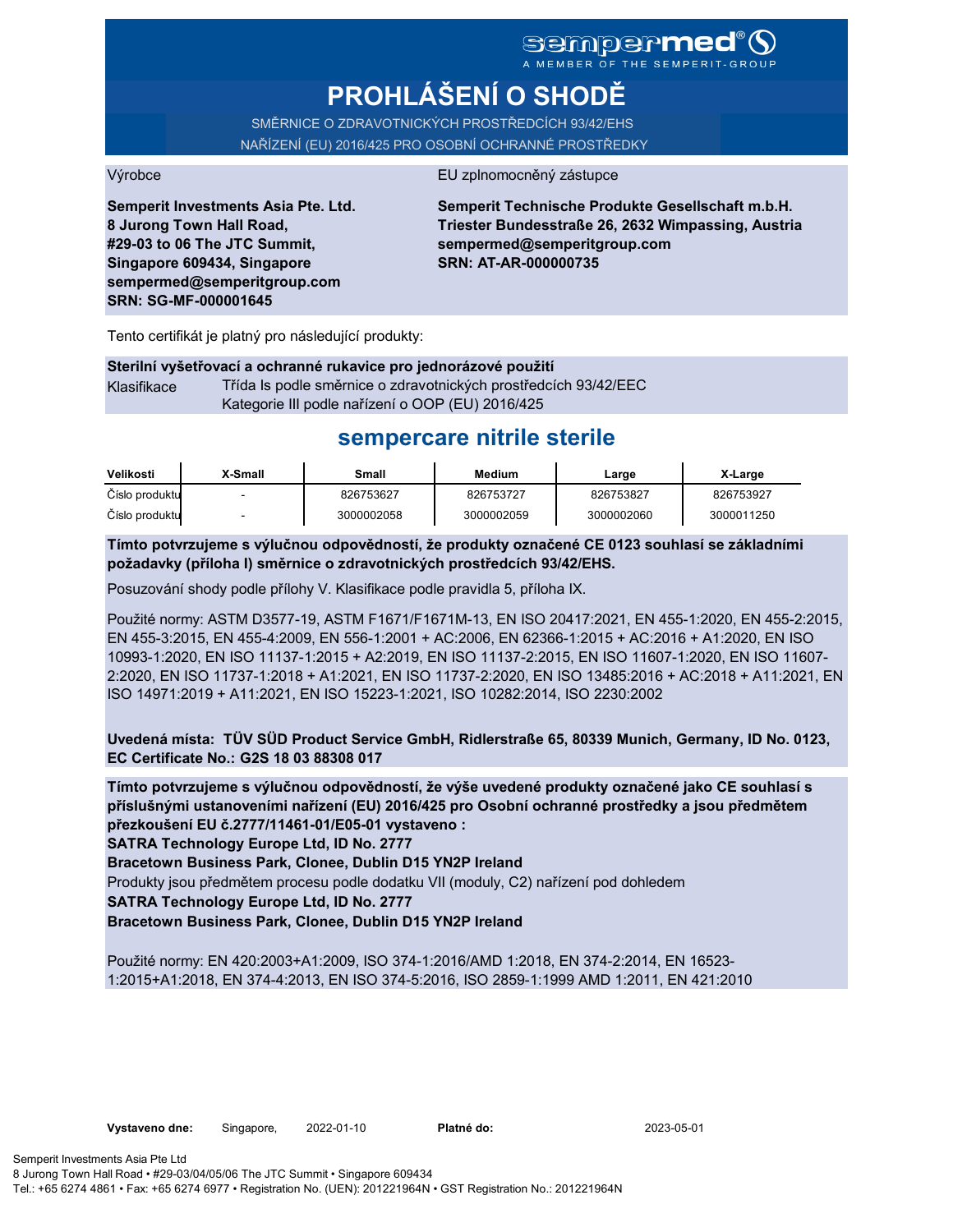# **sempermed**

# **VYHLÁSENIE O ZHODE**

SMERNICA 93/42/EHS EURÓPSKEHO PARLAMENTU A RADY o zdravotníckych pomôckach

NARIADENIE EURÓPSKEHO PARLAMENTU A RADY (EÚ) 2016/425 O OSOBNÝCH OCHRANNÝCH **PROSTRIEDKOCH** 

**Semperit Investments Asia Pte. Ltd. 8 Jurong Town Hall Road, #29-03 to 06 The JTC Summit, Singapore 609434, Singapore sempermed@semperitgroup.com SRN: SG-MF-000001645**

#### Výrobca Splnomocnenec pre EÚ

**Semperit Technische Produkte Gesellschaft m.b.H. Triester Bundesstraße 26, 2632 Wimpassing, Austria sempermed@semperitgroup.com SRN: AT-AR-000000735**

Tento certifikát je platný pre nasledujúce body:

**Sterilné vyšetrovacie a ochranné rukavice na jedno použitie** Klasifikácia: Trieda Is podľa smernice 93/42/EHS o zdravotníckych pomôckach Kategória III podľa Nariadenia o osobných ochranných pomôckach (EU) 2016/425

# **sempercare nitrile sterile**

| <b>Veľkosti</b> | X-Small | Small      | Medium     | Large      | X-Large    |
|-----------------|---------|------------|------------|------------|------------|
| Výrobné čísla   | -       | 826753627  | 826753727  | 826753827  | 826753927  |
| Výrobné čísla   |         | 3000002058 | 3000002059 | 3000002060 | 3000011250 |

**Týmto vo svojej výhradnej zodpovednosti potvrdzujeme, že výrobky označené symbolom CE 0123 sú v súlade so základnými požiadavkami (Príloha I) Nariadenia 93/42/EHS o zdravotníckych pomôckach.**

Posudzovanie zhody podľa prílohy V. Klasifikácia podľa Pravidla 5, prílohy IX.

Súvisiace normy: ASTM D3577-19, ASTM F1671/F1671M-13, EN ISO 20417:2021, EN 455-1:2020, EN 455- 2:2015, EN 455-3:2015, EN 455-4:2009, EN 556-1:2001 + AC:2006, EN 62366-1:2015 + AC:2016 + A1:2020, EN ISO 10993-1:2020, EN ISO 11137-1:2015 + A2:2019, EN ISO 11137-2:2015, EN ISO 11607-1:2020, EN ISO 11607-2:2020, EN ISO 11737-1:2018 + A1:2021, EN ISO 11737-2:2020, EN ISO 13485:2016 + AC:2018 + A11:2021, EN ISO 14971:2019 + A11:2021, EN ISO 15223-1:2021, ISO 10282:2014, ISO 2230:2002

**Menovaná pozícia: TÜV SÜD Product Service GmbH, Ridlerstraße 65, 80339 Munich, Germany, ID No. 0123, EC Certificate No.: G2S 18 03 88308 017**

**Týmto vo svojej výhradnej zodpovednosti potvrdzujeme, že výrobky označené symbolom CE sú v súlade so smerodajnými ustanoveniami Nariadenia (EÚ) 2016/425 o osobných ochranných prostriedkoch a sú predmetom EU - Osvedčenia o typovej skúške č. 2777/11461-01/E05-01 vyhotovené :**

**SATRA Technology Europe Ltd, ID No. 2777**

**Bracetown Business Park, Clonee, Dublin D15 YN2P Ireland**

Výrobky sú predmetom konania podľa dodatku VII (moduly C2) Nariadenia pod dohľadom

**SATRA Technology Europe Ltd, ID No. 2777**

**Bracetown Business Park, Clonee, Dublin D15 YN2P Ireland**

Súvisiace normy: EN 420:2003+A1:2009, ISO 374-1:2016/AMD 1:2018, EN 374-2:2014, EN 16523- 1:2015+A1:2018, EN 374-4:2013, EN ISO 374-5:2016, ISO 2859-1:1999 AMD 1:2011, EN 421:2010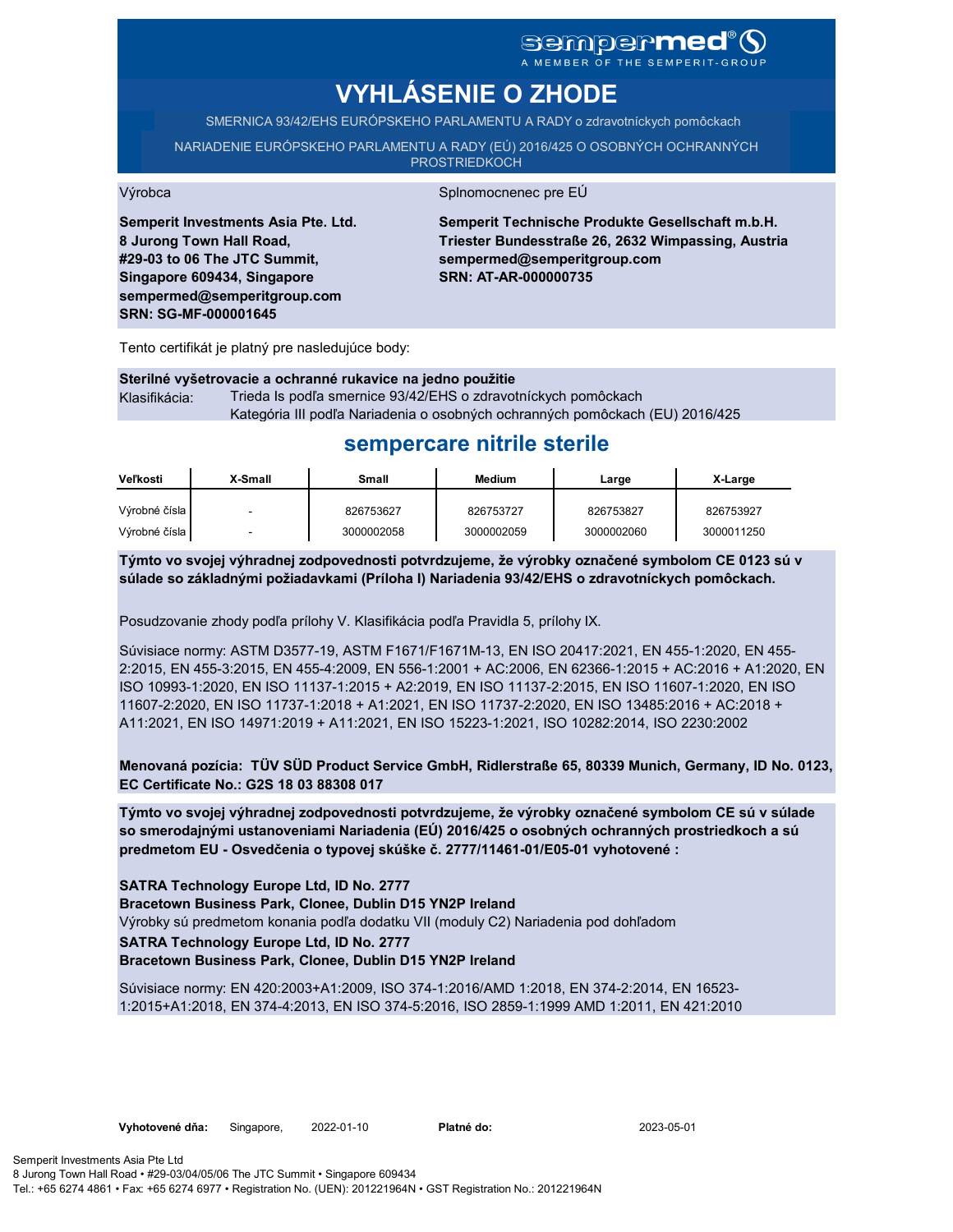# SCMPCPMCC

**MEGFELELŐSÉGI NYILATKOZAT**

ORVOSTECHNIKAI ESZKÖZÖKRŐL SZÓLÓ 93/42/EGK IRÁNYELV EGYÉNI VÉDŐESZKÖZÖKRŐL SZÓLÓ 2016/425/EU RENDELET

### Gyártó EU-meghatalmazott

**Semperit Investments Asia Pte. Ltd. 8 Jurong Town Hall Road, #29-03 to 06 The JTC Summit, Singapore 609434, Singapore sempermed@semperitgroup.com SRN: SG-MF-000001645**

**Semperit Technische Produkte Gesellschaft m.b.H. Triester Bundesstraße 26, 2632 Wimpassing, Austria sempermed@semperitgroup.com SRN: AT-AR-000000735**

Ez a tanúsítvány a következő termékekre érvényes:

#### **Egyszer használatos, steril vizsgálati- és védőkesztyű**

Osztályozás: Is. osztály az orvostechnikai eszközökről szóló 93/42/EGK irányelv szerint III. kategória az egyéni védőeszközökről szóló 2016/425/EU rendelet szerint

## **sempercare nitrile sterile**

| Méretek    | X-Small | Small      | Medium     | Large      | X-Large    |
|------------|---------|------------|------------|------------|------------|
| Cikkszámok |         | 826753627  | 826753727  | 826753827  | 826753927  |
| Cikkszámok |         | 3000002058 | 3000002059 | 3000002060 | 3000011250 |

**Ezennel kizárólagos felelősségünk mellett kijelentjük, hogy a CE 0123 jelzésű termékek megfelelnek az orvostechnikai eszközökről szóló 93/42/EWG irányelv alapvető előírásainak.**

Megfelelőségi értékelés az V. fejezet szerint, Osztályozás a IX. melléklet 5. szabálya szerint

Alkalmazott szabványok: ASTM D3577-19, ASTM F1671/F1671M-13, EN ISO 20417:2021, EN 455-1:2020, EN 455-2:2015, EN 455-3:2015, EN 455-4:2009, EN 556-1:2001 + AC:2006, EN 62366-1:2015 + AC:2016 + A1:2020, EN ISO 10993-1:2020, EN ISO 11137-1:2015 + A2:2019, EN ISO 11137-2:2015, EN ISO 11607- 1:2020, EN ISO 11607-2:2020, EN ISO 11737-1:2018 + A1:2021, EN ISO 11737-2:2020, EN ISO 13485:2016 + AC:2018 + A11:2021, EN ISO 14971:2019 + A11:2021, EN ISO 15223-1:2021, ISO 10282:2014, ISO 2230:2002

**Bejelentett szervezet: TÜV SÜD Product Service GmbH, Ridlerstraße 65, 80339 Munich, Germany, ID No. 0123, EC Certificate No.: G2S 18 03 88308 017**

**Ezennel kizárólagos felelősségünk mellett kijelentjük, hogy a fent említett CE jelzésű termékek megfelelnek az egyéni védőeszközökre irányuló 2016/425/EU rendelet vonatkozó előírásainak és vonatkozik rájuk a megfelelő számú EU-típusvizsgálati tanúsítvány 2777/11461-01/E05-01 kelt :**

**SATRA Technology Europe Ltd, ID No. 2777**

**Bracetown Business Park, Clonee, Dublin D15 YN2P Ireland**

A termékekre vonatkozik a rendelet VII. melléklete (C2 modul) szerinti eljárás a következő személy felügyelete mellett:

#### **SATRA Technology Europe Ltd, ID No. 2777**

#### **Bracetown Business Park, Clonee, Dublin D15 YN2P Ireland**

Alkalmazott szabványok: EN 420:2003+A1:2009, ISO 374-1:2016/AMD 1:2018, EN 374-2:2014, EN 16523- 1:2015+A1:2018, EN 374-4:2013, EN ISO 374-5:2016, ISO 2859-1:1999 AMD 1:2011, EN 421:2010

**Kelt :** Singapore, 2022-01-10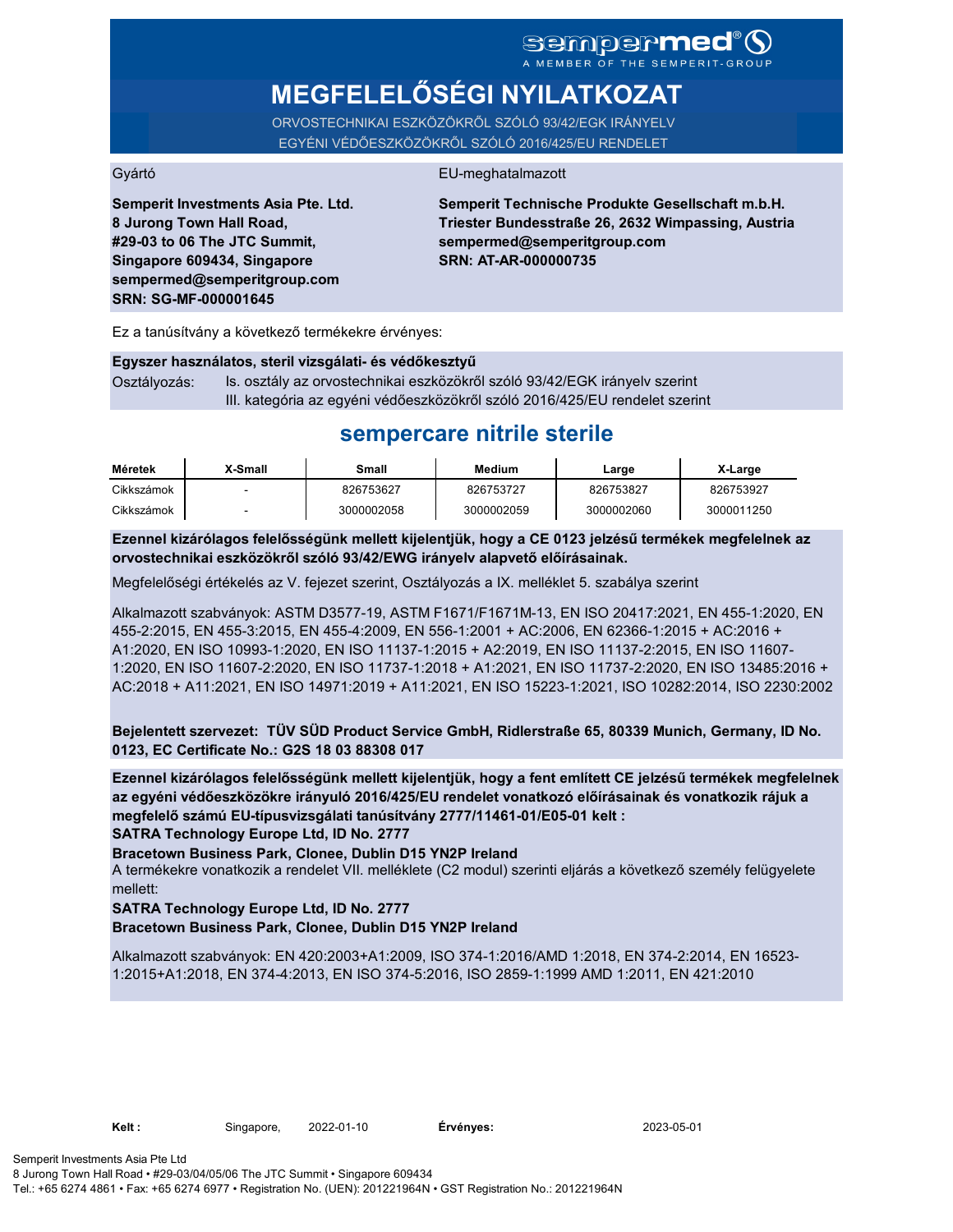# **sempermed**

# **IZJAVA O SKLADNOSTI**

DIREKTIVA O MEDICINSKIH PRIPOMOČKIH 93/42/EGS UREDBA (EU) 2016/425 ZA OSEBNO VAROVALNO OPREMO

**Semperit Investments Asia Pte. Ltd. 8 Jurong Town Hall Road, #29-03 to 06 The JTC Summit, Singapore 609434, Singapore sempermed@semperitgroup.com SRN: SG-MF-000001645**

#### Proizvajalec Pooblaščen zastopnik EU

**Semperit Technische Produkte Gesellschaft m.b.H. Triester Bundesstraße 26, 2632 Wimpassing, Austria sempermed@semperitgroup.com SRN: AT-AR-000000735**

To potrdilo velja za naslednje izdelke:

### **Sterilne zaščitne rokavice in rokavice za preglede za enkratno uporabo**

 $\frac{R}{2}$ Klasifikacija: Razred Is v skladu z Direktivo o medicinskih pripomočkih 93/42/EGS Kategorija III v skladu z Uredbo OVO (EU) 2016/425

## **sempercare nitrile sterile**

| Velikosti         | X-Small | Small      | Medium     | Large      | X-Large    |
|-------------------|---------|------------|------------|------------|------------|
| Številke izdelkov |         | 826753627  | 826753727  | 826753827  | 826753927  |
| Številke izdelkov |         | 3000002058 | 3000002059 | 3000002060 | 3000011250 |

**S to izključno odgovornostjo izjavljamo, da so izdelki z oznako CE 0123 v skladu z bistvenimi zahtevami (Priloga I) Direktive za medicinske pripomočke 93/42/EGS.**

Ocena skladnosti v skladu s Prilogo V. Razvrstitev v skladu s Pravilom 5, Priloga IX.

Uporabljeni standardi: ASTM D3577-19, ASTM F1671/F1671M-13, EN ISO 20417:2021, EN 455-1:2020, EN 455-2:2015, EN 455-3:2015, EN 455-4:2009, EN 556-1:2001 + AC:2006, EN 62366-1:2015 + AC:2016 + A1:2020, EN ISO 10993-1:2020, EN ISO 11137-1:2015 + A2:2019, EN ISO 11137-2:2015, EN ISO 11607- 1:2020, EN ISO 11607-2:2020, EN ISO 11737-1:2018 + A1:2021, EN ISO 11737-2:2020, EN ISO 13485:2016 + AC:2018 + A11:2021, EN ISO 14971:2019 + A11:2021, EN ISO 15223-1:2021, ISO 10282:2014, ISO 2230:2002

**Priglašeni organ: TÜV SÜD Product Service GmbH, Ridlerstraße 65, 80339 Munich, Germany, ID No. 0123, EC Certificate No.: G2S 18 03 88308 017**

**S to izključno odgovornostjo izjavljamo, da so zgoraj navedeni izdelki z oznako CE v skladu z bistvenimi zahtevami Uredbe (EU) 2016/425 za osebno varovalno opremo in so predmet certifikata ES o pregledu tipa št. 2777/11461-01/E05-01 izdano :**

**SATRA Technology Europe Ltd, ID No. 2777**

**Bracetown Business Park, Clonee, Dublin D15 YN2P Ireland**

Izdelki so predmet postopka v skladu s Prilogo VII (modul C2) uredbe pod nadzorom

**SATRA Technology Europe Ltd, ID No. 2777**

**Bracetown Business Park, Clonee, Dublin D15 YN2P Ireland**

Uporabljeni standardi: EN 420:2003+A1:2009, ISO 374-1:2016/AMD 1:2018, EN 374-2:2014, EN 16523- 1:2015+A1:2018, EN 374-4:2013, EN ISO 374-5:2016, ISO 2859-1:1999 AMD 1:2011, EN 421:2010

**Izdano dne:** Singapore, **Veljavno do:** 2022-01-10 2023-05-01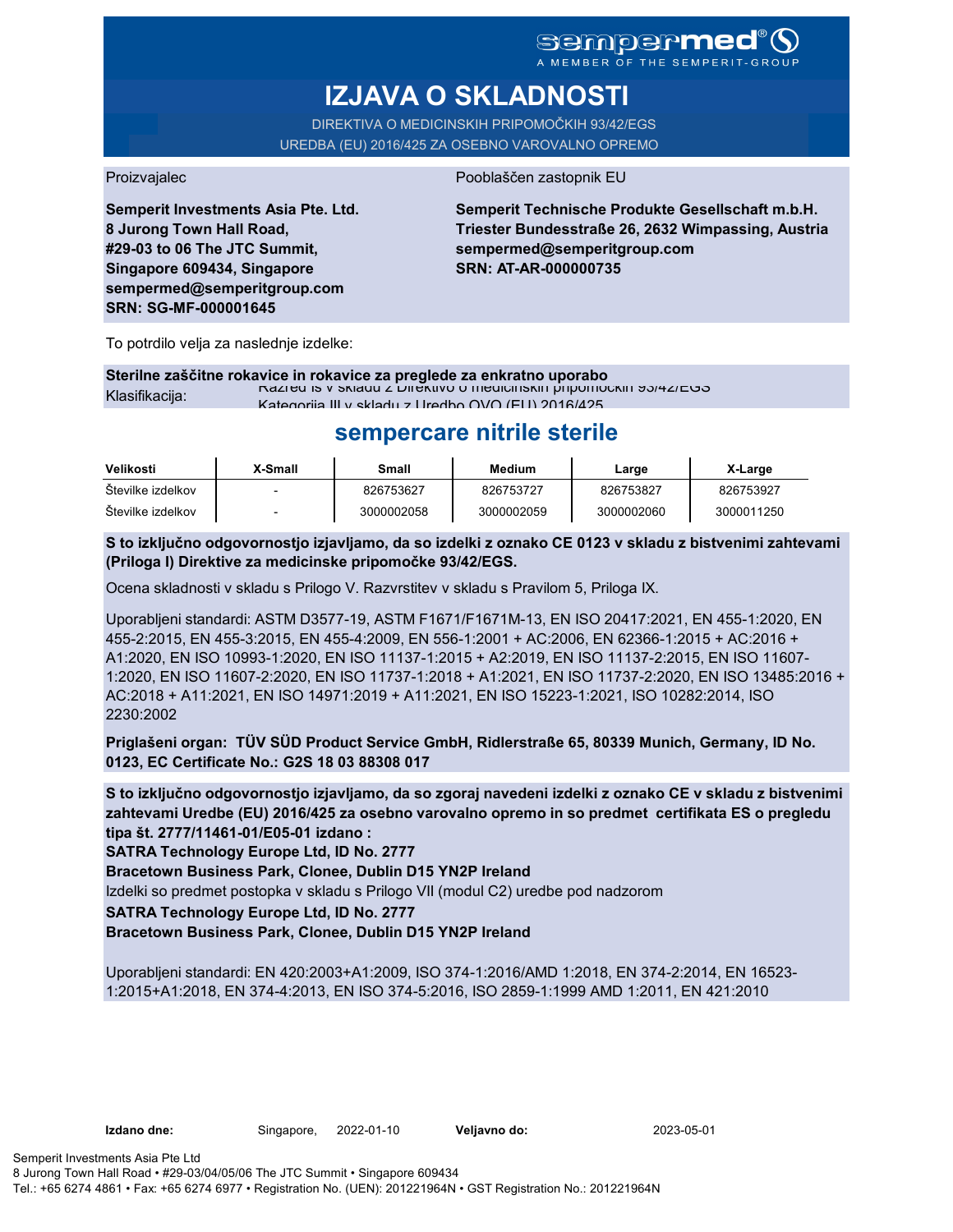## **Sempermed** A MEMBER OF THE SEMPERIT-GROUP

**IZJAVA O SUKLADNOSTI**

DIREKTIVA O MEDICINSKIM PROIZVODIMA 93/42/EEZ UREDBA (EU) 2016/425 O OSOBNOJ ZAŠTITNOJ OPREMI

Proizvođač **Ovlašteni predstavnik u EU** 

**Semperit Investments Asia Pte. Ltd. 8 Jurong Town Hall Road, #29-03 to 06 The JTC Summit, Singapore 609434, Singapore sempermed@semperitgroup.com SRN: SG-MF-000001645**

**Semperit Technische Produkte Gesellschaft m.b.H. Triester Bundesstraße 26, 2632 Wimpassing, Austria sempermed@semperitgroup.com SRN: AT-AR-000000735**

Ovaj certifikat vrijedi za sljedeće proizvode:

#### **Sterilne zaštitne rukavice za pregled za jednokratnu uporabu**

Klasifikacija: Klasa I.s prema Direktivi o medicinskim proizvodima 93/42/EEZ Kategorija III. prema Uredbi o osobnoj zaštitnoj opremi (EU) 2016/425

# **sempercare nitrile sterile**

| Veličine    | X-Small | Small      | <b>Medium</b> | Large      | X-Large    |
|-------------|---------|------------|---------------|------------|------------|
| Br. artikla |         | 826753627  | 826753727     | 826753827  | 826753927  |
| Br. artikla |         | 3000002058 | 3000002059    | 3000002060 | 3000011250 |

**Ovim putem izjavljujemo pod punom odgovornošću da su proizvodi s CE 0123 oznakom sukladni s bitnim zahtjevima (Prilog 1) Direktive o medicinskim proizvodima 93/42/EEZ.**

Ocjenjivanje sukladnosti prema Prilogu V. Klasifikacija prema pravilu 5, Prilog IX.

Primijenjene norme: ASTM D3577-19, ASTM F1671/F1671M-13, EN ISO 20417:2021, EN 455-1:2020, EN 455- 2:2015, EN 455-3:2015, EN 455-4:2009, EN 556-1:2001 + AC:2006, EN 62366-1:2015 + AC:2016 + A1:2020, EN ISO 10993-1:2020, EN ISO 11137-1:2015 + A2:2019, EN ISO 11137-2:2015, EN ISO 11607-1:2020, EN ISO 11607- 2:2020, EN ISO 11737-1:2018 + A1:2021, EN ISO 11737-2:2020, EN ISO 13485:2016 + AC:2018 + A11:2021, EN ISO 14971:2019 + A11:2021, EN ISO 15223-1:2021, ISO 10282:2014, ISO 2230:2002

**Prijavljeno tijelo: TÜV SÜD Product Service GmbH, Ridlerstraße 65, 80339 Munich, Germany, ID No. 0123, EC Certificate No.: G2S 18 03 88308 017**

**Ovim putem izjavljujemo pod punom odgovornošću da su prethodno navedeni proizvodi s CE oznakom sukladni s mjerodavnim odredbama Uredbe (EU) 2016/425 o osobnoj zaštitnoj opremi i da su predmet EU certifikata o ispitivanju tipa br.2777/11461-01/E05-01 izdano :**

**SATRA Technology Europe Ltd, ID No. 2777**

**Bracetown Business Park, Clonee, Dublin D15 YN2P Ireland**

Proizvodi podliježu postupku iz Dodatka VII. (modul C2) Uredbe pod nadzorom

**SATRA Technology Europe Ltd, ID No. 2777**

**Bracetown Business Park, Clonee, Dublin D15 YN2P Ireland**

Primijenjene norme: EN 420:2003+A1:2009, ISO 374-1:2016/AMD 1:2018, EN 374-2:2014, EN 16523- 1:2015+A1:2018, EN 374-4:2013, EN ISO 374-5:2016, ISO 2859-1:1999 AMD 1:2011, EN 421:2010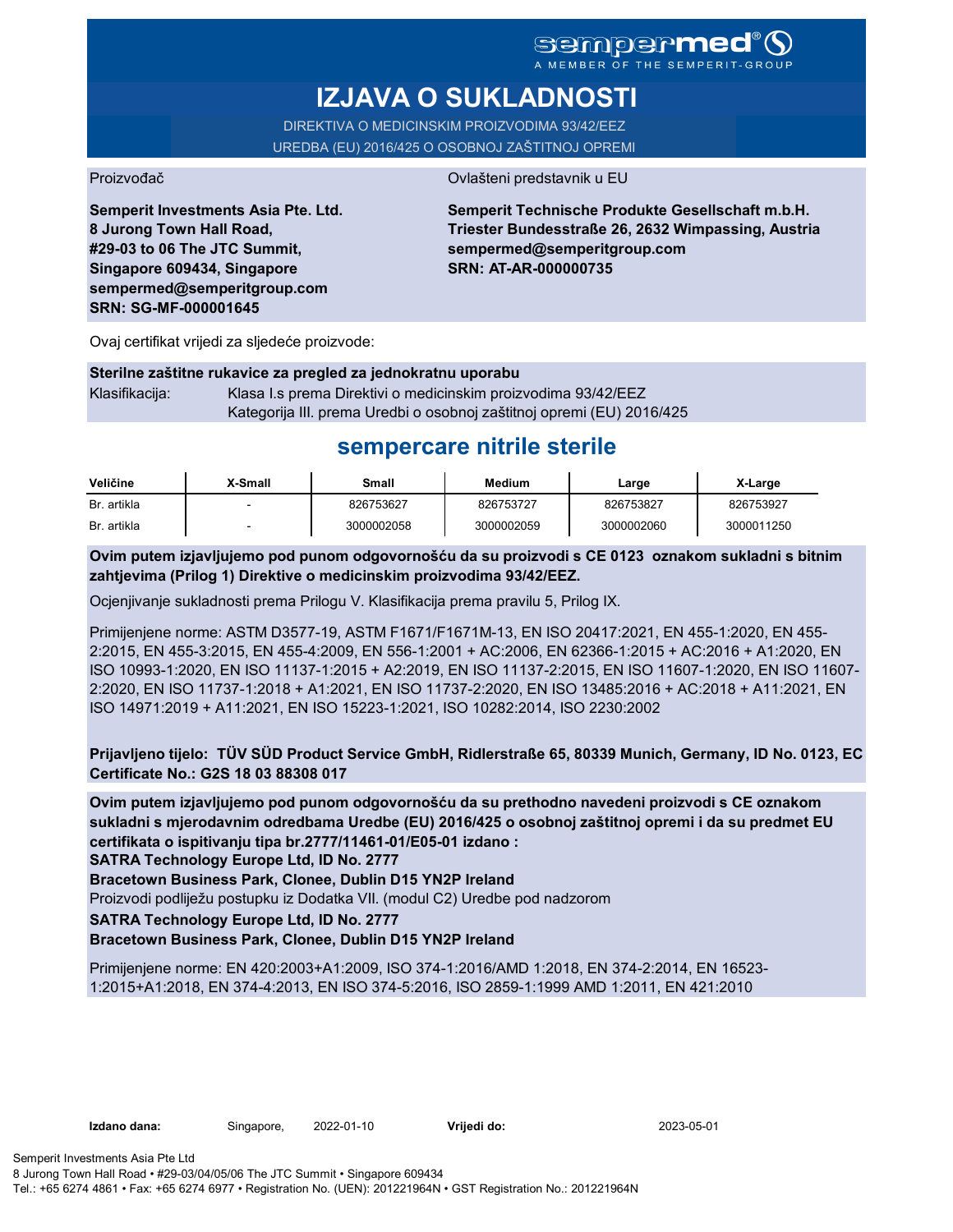# **DEKLARACJA ZGODNOŚCI**

DYREKTYWA W SPRAWIE WYROBÓW MEDYCZNYCH 93/42/EWG ROZPORZĄDZENIE W SPRAWIE ŚRODKÓW OCHRONY INDYWIDUALNEJ (UE) 2016/425

**Semperit Investments Asia Pte. Ltd. 8 Jurong Town Hall Road, #29-03 to 06 The JTC Summit, Singapore 609434, Singapore sempermed@semperitgroup.com SRN: SG-MF-000001645**

#### Producent Autoryzowany przedstawiciel w UE

**Semperit Technische Produkte Gesellschaft m.b.H. Triester Bundesstraße 26, 2632 Wimpassing, Austria sempermed@semperitgroup.com SRN: AT-AR-000000735**

Niniejszy certyfikat obowiązuje w odniesieniu do następującego produktu:

#### **Sterylne rękawice medyczne i ochronne jednorazowego użytku**

Klasyfikacja: Klasa Is zgodnie z dyrektywą 93/42/EWG w sprawie wyrobów medycznych Kategoria III zgodnie z rozporządzeniem (UE) 2016/425 w sprawie środków ochrony indywidualnej

# **sempercare nitrile sterile**

| Rozmiary         | X-Small | Small      | <b>Medium</b> | Large      | X-Large    |
|------------------|---------|------------|---------------|------------|------------|
| Numery artykułów |         | 826753627  | 826753727     | 826753827  | 826753927  |
| Numery artykułów |         | 3000002058 | 3000002059    | 3000002060 | 3000011250 |

**Na własną odpowiedzialność oświadczamy niniejszym, że opisany powyżej produkt z oznakowaniem CE 0123 spełnia zasadnicze wymagania (załącznik I) dyrektywy w sprawie wyrobów medycznych 93/42/EWG.**

Ocena zgodności opiera się na załączniku V. Klasyfikacja jest zgodna z zasadą 5, załącznik IX.

Zastosowane normy: ASTM D3577-19, ASTM F1671/F1671M-13, EN ISO 20417:2021, EN 455-1:2020, EN 455-2:2015, EN 455-3:2015, EN 455-4:2009, EN 556-1:2001 + AC:2006, EN 62366-1:2015 + AC:2016 + A1:2020, EN ISO 10993- 1:2020, EN ISO 11137-1:2015 + A2:2019, EN ISO 11137-2:2015, EN ISO 11607-1:2020, EN ISO 11607-2:2020, EN ISO 11737-1:2018 + A1:2021, EN ISO 11737-2:2020, EN ISO 13485:2016 + AC:2018 + A11:2021, EN ISO 14971:2019 + A11:2021, EN ISO 15223-1:2021, ISO 10282:2014, ISO 2230:2002

**Jednostka notyfikowana: TÜV SÜD Product Service GmbH, Ridlerstraße 65, 80339 Munich, Germany, ID No. 0123, EC Certificate No.: G2S 18 03 88308 017**

**Na własną odpowiedzialność oświadczamy niniejszym, że opisany powyżej produkt z oznakowaniem CE jest zgodny z obowiązującymi przepisami rozporządzenia (UE) 2016/425 w sprawie środków ochrony indywidualnej i jest identyczny ze środkami ochrony indywidualnej, których dotyczy certyfikat badania typu UE nr 2777/11461- 01/E05-01 data przez:**

**SATRA Technology Europe Ltd, ID No. 2777**

**Bracetown Business Park, Clonee, Dublin D15 YN2P Ireland**

Produkty podlegają procedurze określonej w załączniku VII (moduł C2) rozporządzenia pod nadzorem

**SATRA Technology Europe Ltd, ID No. 2777**

### **Bracetown Business Park, Clonee, Dublin D15 YN2P Ireland**

Zastosowane normy: EN 420:2003+A1:2009, ISO 374-1:2016/AMD 1:2018, EN 374-2:2014, EN 16523- 1:2015+A1:2018, EN 374-4:2013, EN ISO 374-5:2016, ISO 2859-1:1999 AMD 1:2011, EN 421:2010

Data ważności: 2023-05-01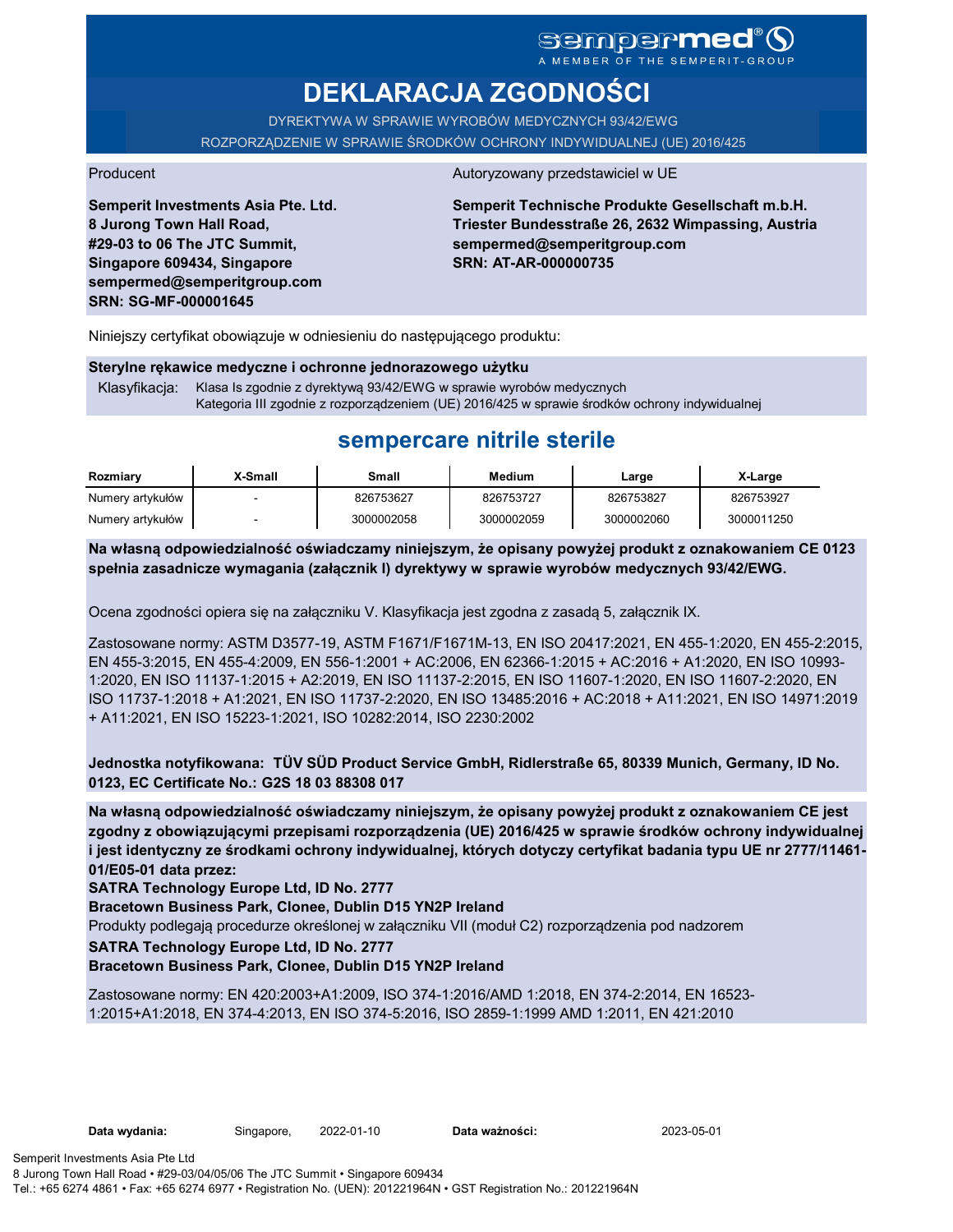A MEMBER OF THE SEMPERIT-GROUP

# **DECLARAȚIE DE CONFORMITATE**

DIRECTIVĂ PRIVIND PRODUSELE MEDICALE 93/42/CEE ORDONANȚA (EU) 2016/425 PENTRU ECHIPAMENTUL PERSONAL DE PROTECȚIE

Producător Persoană împuternicită EU

**Semperit Investments Asia Pte. Ltd. 8 Jurong Town Hall Road, #29-03 to 06 The JTC Summit, Singapore 609434, Singapore sempermed@semperitgroup.com SRN: SG-MF-000001645**

**Semperit Technische Produkte Gesellschaft m.b.H. Triester Bundesstraße 26, 2632 Wimpassing, Austria sempermed@semperitgroup.com SRN: AT-AR-000000735**

Acest certificat este valabil pentru următoarele produse:

| Mânușă de consult și de protecție sterilă de unică folosință |                                                                  |  |  |  |  |
|--------------------------------------------------------------|------------------------------------------------------------------|--|--|--|--|
| clasificare:                                                 | Clasa Is conform directivei privind produsele medicale 93/42/CEE |  |  |  |  |
|                                                              | Categoria III conform ordonantei EPP (EU) 2016/425               |  |  |  |  |

# **sempercare nitrile sterile**

| mărimi            | X-Small | Small      | <b>Medium</b> | Large      | X-Large    |
|-------------------|---------|------------|---------------|------------|------------|
| numerele de artic | -       | 826753627  | 826753727     | 826753827  | 826753927  |
| numerele de artic |         | 3000002058 | 3000002059    | 3000002060 | 3000011250 |

**Prin prezenta confirmăm preluând toată responsabilitatea că produsele marcate CE 0123 corespund cerințelor de bază (anexa I) din directiva privind produsele medicale 93/42/CEE.**

Aprecierea conformității conform anexei V clasificare conform regulii 5, anexa IX.

Normele aplicate: ASTM D3577-19, ASTM F1671/F1671M-13, EN ISO 20417:2021, EN 455-1:2020, EN 455- 2:2015, EN 455-3:2015, EN 455-4:2009, EN 556-1:2001 + AC:2006, EN 62366-1:2015 + AC:2016 + A1:2020, EN ISO 10993-1:2020, EN ISO 11137-1:2015 + A2:2019, EN ISO 11137-2:2015, EN ISO 11607-1:2020, EN ISO 11607- 2:2020, EN ISO 11737-1:2018 + A1:2021, EN ISO 11737-2:2020, EN ISO 13485:2016 + AC:2018 + A11:2021, EN ISO 14971:2019 + A11:2021, EN ISO 15223-1:2021, ISO 10282:2014, ISO 2230:2002

**Organismul abilitat: TÜV SÜD Product Service GmbH, Ridlerstraße 65, 80339 Munich, Germany, ID No. 0123, EC Certificate No.: G2S 18 03 88308 017**

**Prin prezenta confirmăm preluând toată responsabilitatea că produsele marcate CE indicate mai sus corespund cerințelor de bază (EU) 2016/425 pentru echipamente personale de protecție și acestea sunt obiectul certificării de tip CE nr. 2777/11461-01/E05-01 eliberat prin:**

**SATRA Technology Europe Ltd, ID No. 2777**

**Bracetown Business Park, Clonee, Dublin D15 YN2P Ireland**

Produsele sunt obiectul procedurii conform anexei VII (modulul C2) sub supravegherea

**SATRA Technology Europe Ltd, ID No. 2777**

### **Bracetown Business Park, Clonee, Dublin D15 YN2P Ireland**

Normele aplicate: EN 420:2003+A1:2009, ISO 374-1:2016/AMD 1:2018, EN 374-2:2014, EN 16523- 1:2015+A1:2018, EN 374-4:2013, EN ISO 374-5:2016, ISO 2859-1:1999 AMD 1:2011, EN 421:2010

Valabil până în: 2023-05-01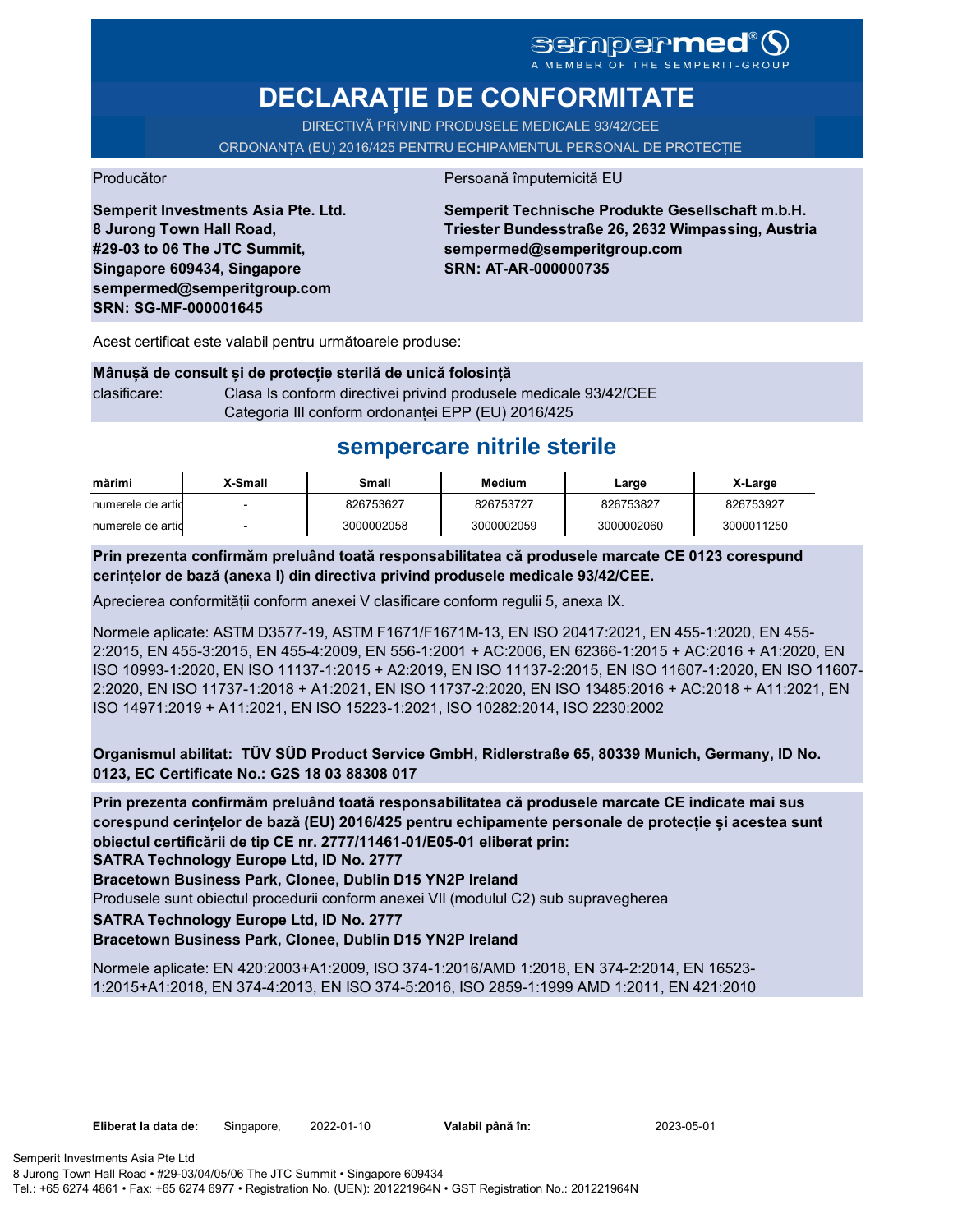# **ΔΗΛΩΣΗ ΣΥΜΜΟΡΦΩΣΗΣ**

ΟΔΗΓΙΑ 93/42/ΕΟΚ ΠΕΡΙ ΙΑΤΡΟΤΕΧΝΟΛΟΓΙΚΩΝ ΠΡΟΪΟΝΤΩΝ ΚΑΝΟΝΙΣΜΟΣ (ΕΕ) 2016/425 ΠΕΡΙ ΜΕΣΩΝ ΑΤΟΜΙΚΗΣ ΠΡΟΣΤΑΣΙΑΣ

**Semperit Investments Asia Pte. Ltd. 8 Jurong Town Hall Road, #29-03 to 06 The JTC Summit, Singapore 609434, Singapore sempermed@semperitgroup.com SRN: SG-MF-000001645**

#### Κατασκευαστής Εξουσιοδοτημένος αντιπρόσωπος στην ΕΕ

**Semperit Technische Produkte Gesellschaft m.b.H. Triester Bundesstraße 26, 2632 Wimpassing, Austria sempermed@semperitgroup.com SRN: AT-AR-000000735**

Το παρόν πιστοποιητικό ισχύει για τα ακόλουθα προϊόντα:

#### **Αποστειρωμένο γάντι εξέτασης και προστατευτικό γάντι μιας χρήσης**

Ταξινόμηση: Κατηγορία Is σύμφωνα με την οδηγία 93/42/ΕΟΚ περί ιατροτεχνολογικών προϊόντων Κατηγορία II σύμφωνα με τον Κανονισμό (ΕΕ) 2016/425 περί ΜΑΠ

## **sempercare nitrile sterile**

| Μενέθη           | X-Small | Small      | <b>Medium</b> | Large      | X-Large    |
|------------------|---------|------------|---------------|------------|------------|
| Αριθμοί προϊόντο |         | 826753627  | 826753727     | 826753827  | 826753927  |
| Αριθμοί προϊόντο |         | 3000002058 | 3000002059    | 3000002060 | 3000011250 |

**Δια του παρόντος βεβαιώνουμε υπεύθυνα ότι τα προϊόντα με σήμανση CE 0123 ικανοποιούν τις βασικές απαιτήσεις (Παράρτημα I) της οδηγίας 93/42/ΕΟΚ περί ιατροτεχνολογικών προϊόντων.**

Αξιολόγηση της συμμόρφωσης σύμφωνα με το Παράρτημα V. Ταξινόμηση σύμφωνα με τον κανόνα 5, Παράρτημα IX.

Εφαρμοζόμενα πρότυπα: ASTM D3577-19, ASTM F1671/F1671M-13, EN ISO 20417:2021, EN 455-1:2020, EN 455-2:2015, EN 455-3:2015, EN 455-4:2009, EN 556-1:2001 + AC:2006, EN 62366-1:2015 + AC:2016 + A1:2020, EN ISO 10993-1:2020, EN ISO 11137-1:2015 + A2:2019, EN ISO 11137-2:2015, EN ISO 11607-1:2020, EN ISO 11607-2:2020, EN ISO 11737-1:2018 + A1:2021, EN ISO 11737-2:2020, EN ISO 13485:2016 + AC:2018 + A11:2021, EN ISO 14971:2019 + A11:2021, EN ISO 15223-1:2021, ISO 10282:2014, ISO 2230:2002

**Κοινοποιημένος οργανισμός: TÜV SÜD Product Service GmbH, Ridlerstraße 65, 80339 Munich, Germany, ID No. 0123, EC Certificate No.: G2S 18 03 88308 017**

**Δια του παρόντος βεβαιώνουμε υπεύθυνα ότι τα ανωτέρω προϊόντα με σήμανση CE ικανοποιούν τις εφαρμοστέες διατάξεις του Κανονισμού (ΕΕ) 2016/425 περί μέσων ατομικής προστασίας και αποτελούν αντικείμενο του πιστοποιητικού εξέτασης τύπου ΕΕ με αρ. 2777/11461-01/E05-01 εκδόθηκε :**

**SATRA Technology Europe Ltd, ID No. 2777**

**Bracetown Business Park, Clonee, Dublin D15 YN2P Ireland**

Τα προϊόντα αποτελούν αντικείμενο της μεθόδου που ορίζεται στο Παράρτημα VII (ενότητα C2) του Κανονισμού υπό την επιτήρηση

## **SATRA Technology Europe Ltd, ID No. 2777**

**Bracetown Business Park, Clonee, Dublin D15 YN2P Ireland**

Εφαρμοζόμενα πρότυπα: EN 420:2003+A1:2009, ISO 374-1:2016/AMD 1:2018, EN 374-2:2014, EN 16523- 1:2015+A1:2018, EN 374-4:2013, EN ISO 374-5:2016, ISO 2859-1:1999 AMD 1:2011, EN 421:2010

**Εκδόθηκε :** Singapore, 2022-01-10

Ισχύει έως: 2023-05-01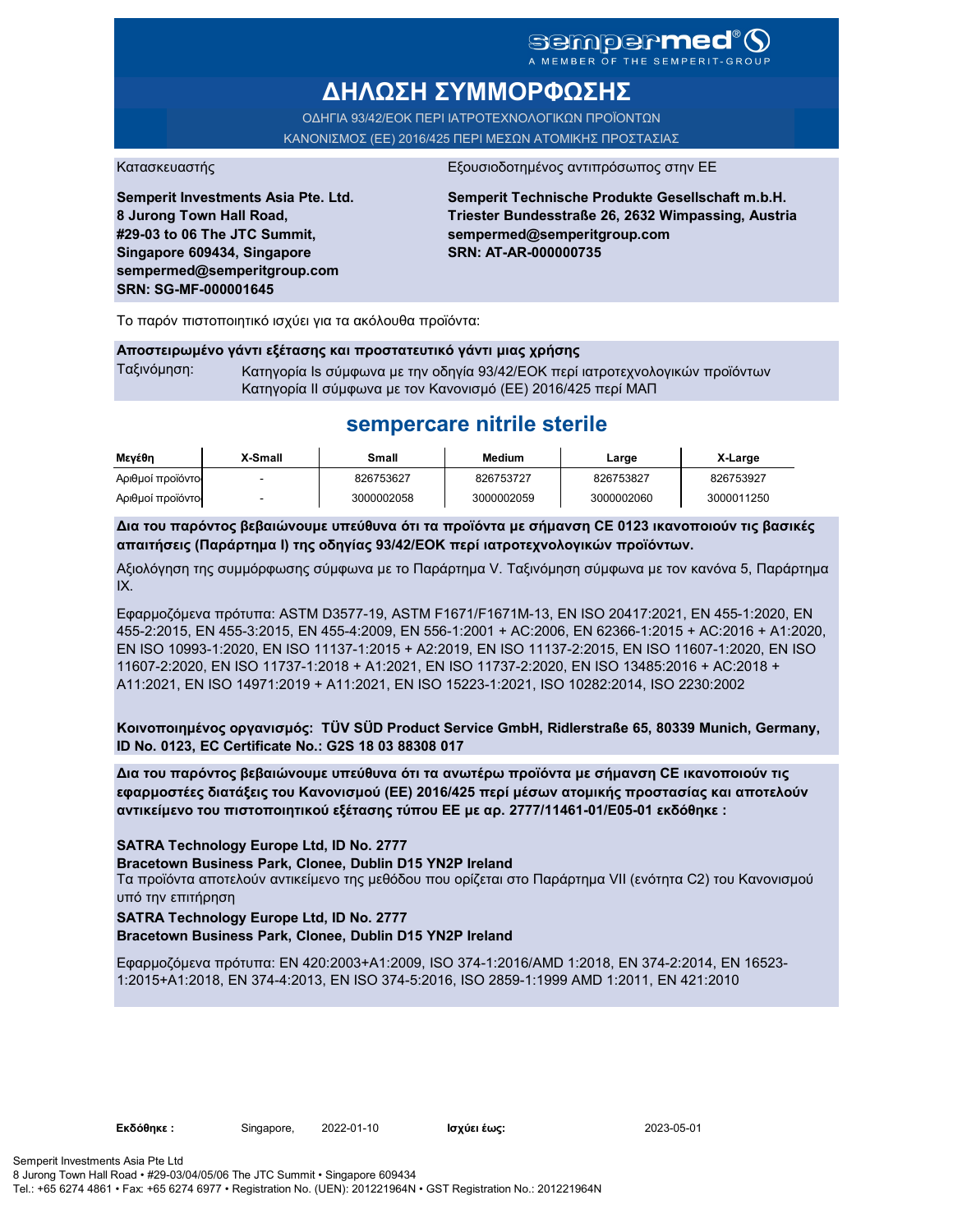# SEMPERMED<sup>®</sup>O

# **ДЕКЛАРАЦИЯ ЗА СЪВМЕСТИМОСТ НА**

ДИРЕКТИВА ЗА МЕДИЦИНСКИТЕ ПРОДУКТИ 93/42/EWG РЕГЛАМЕНТ (EU) 2016/425 ЗА ЛИЧНИТЕ ПРЕДПАЗНИ СРЕДСТВА

**Semperit Investments Asia Pte. Ltd. 8 Jurong Town Hall Road, #29-03 to 06 The JTC Summit, Singapore 609434, Singapore sempermed@semperitgroup.com SRN: SG-MF-000001645**

#### Производител Упълномощен представител в ЕС

**Semperit Technische Produkte Gesellschaft m.b.H. Triester Bundesstraße 26, 2632 Wimpassing, Austria sempermed@semperitgroup.com SRN: AT-AR-000000735**

Настоящият сертификат важи за следните продукти:

**Стерилна ръкавица за преглед и предпазна ръкавица за еднократна употреба** Класификация: Клас Is съгл. Директивата за медицинските продукти 93/42/EEC Категория III съгл. Регламент за ЛПС (EU) 2016/425

## **sempercare nitrile sterile**

| Размери            | X-Small | Small      | Medium     | Large      | X-Large    |
|--------------------|---------|------------|------------|------------|------------|
| Номера на артикули |         | 826753627  | 826753727  | 826753827  | 826753927  |
| Номера на артикули |         | 3000002058 | 3000002059 | 3000002060 | 3000011250 |

**С настоящето потвърждаваме при самостоятелна отговорност, че продуктите с маркировка СЕ 0123 съответстват на съществените изисквания (Анекс I) от Директивата за медицинските продукти 93/42/EWG.**

Оценка за съответствие съгл. Анекс V. Класификация съгл. Правило 5, Анекс IX.

Приложими норми: ASTM D3577-19, ASTM F1671/F1671M-13, EN ISO 20417:2021, EN 455-1:2020, EN 455-2:2015, EN 455-3:2015, EN 455-4:2009, EN 556-1:2001 + AC:2006, EN 62366-1:2015 + AC:2016 + A1:2020, EN ISO 10993- 1:2020, EN ISO 11137-1:2015 + A2:2019, EN ISO 11137-2:2015, EN ISO 11607-1:2020, EN ISO 11607-2:2020, EN ISO 11737-1:2018 + A1:2021, EN ISO 11737-2:2020, EN ISO 13485:2016 + AC:2018 + A11:2021, EN ISO 14971:2019 + A11:2021, EN ISO 15223-1:2021, ISO 10282:2014, ISO 2230:2002

**Нотифициран орган: TÜV SÜD Product Service GmbH, Ridlerstraße 65, 80339 Munich, Germany, ID No. 0123, EC Certificate No.: G2S 18 03 88308 017**

**С настоящето потвърждаваме при самостоятелна отговорност, че горепосочените продукти с маркировка СЕ съответстват на съществените разпоредби на Регламент (EU) 2016/425 за личните предпазни средства и са предмет на сертификата на ЕС за изследване на типа Nr. 2777/11461-01/E05-01 издадено чрез:**

### **SATRA Technology Europe Ltd, ID No. 2777**

**Bracetown Business Park, Clonee, Dublin D15 YN2P Ireland**

Продуктите са предмет на процедурата съгл. Анекс VII (Модул С2) от Регламента под надзора на

### **SATRA Technology Europe Ltd, ID No. 2777**

### **Bracetown Business Park, Clonee, Dublin D15 YN2P Ireland**

Приложими норми: EN 420:2003+A1:2009, ISO 374-1:2016/AMD 1:2018, EN 374-2:2014, EN 16523- 1:2015+A1:2018, EN 374-4:2013, EN ISO 374-5:2016, ISO 2859-1:1999 AMD 1:2011, EN 421:2010

2022-01-10 2023-05-01